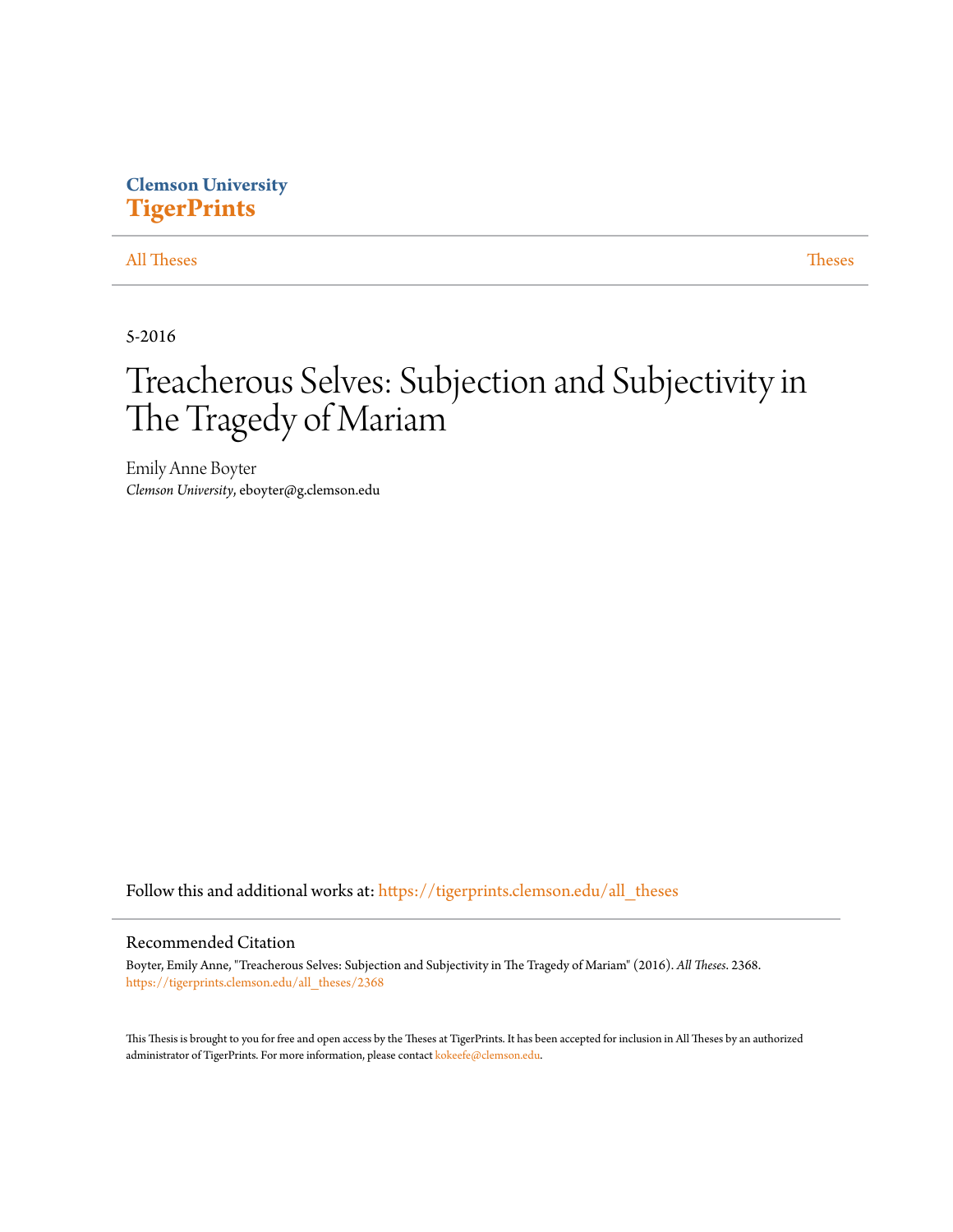# TREACHEROUS SELVES: SUBJECTION AND SUBJECTIVITY IN THE TRAGEDY OF MARIAM

A Thesis Presented to the Graduate School of Clemson University

In Partial Fulfillment of the Requirements for the Degree Master of Arts English

> by Emily Anne Boyter May 2016

Accepted by: Dr. William Stockton, Committee Chair Dr. Elizabeth Rivlin Dr. Megan Eatman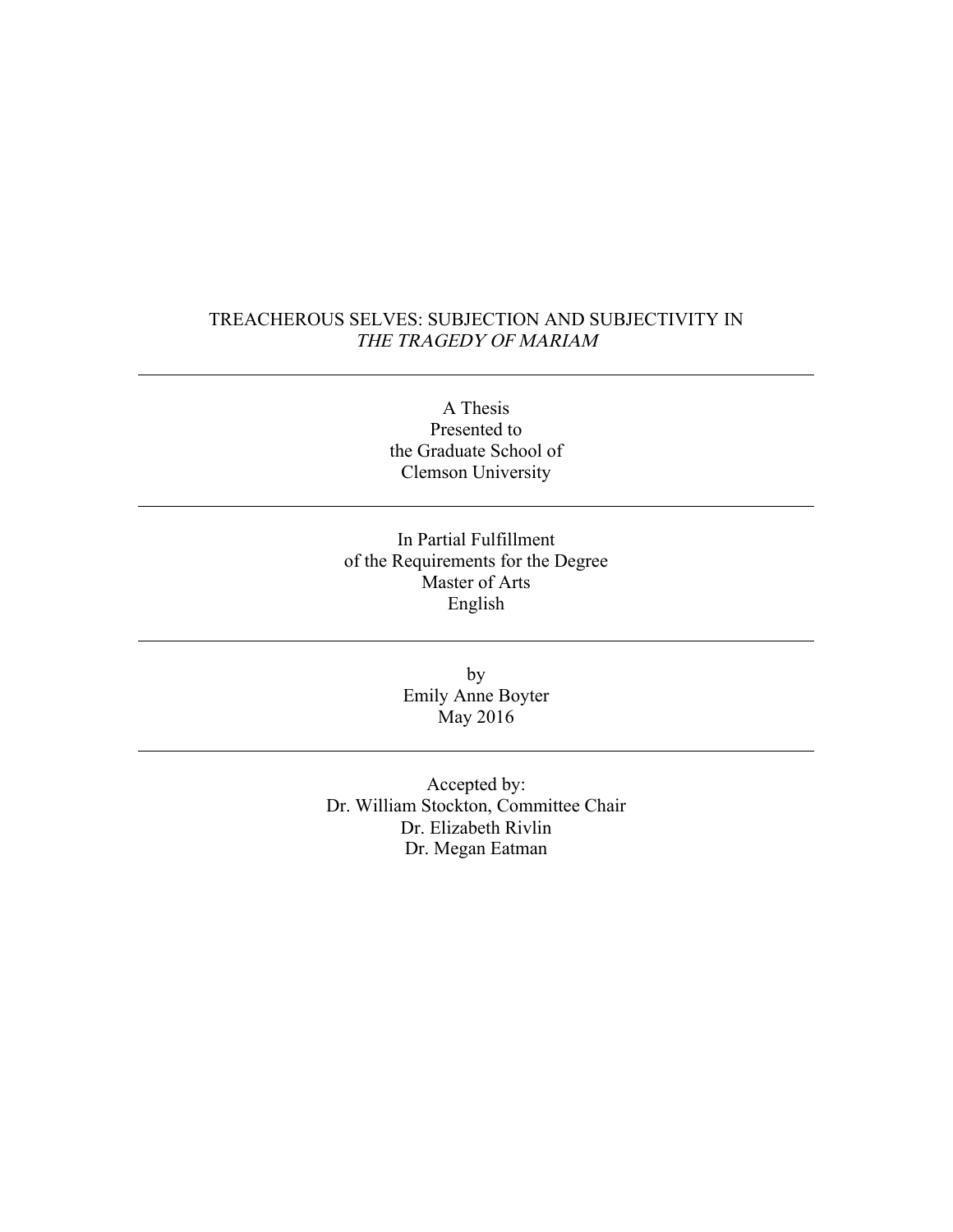#### ABSTRACT

This paper addresses the topic of subjectivity and subjection as expressed through language in Elizabeth Cary's *The Tragedy of Mariam*. By tracing the grammatical choices made by two of the play's primary female characters, Mariam and Salome, the paper argues that these women shape and express their ideas of themselves as speaking subjects through their use of language; the subjective selves they create in the process are continually in tension with their identities as wives, whose identities, by the standards of early modern chastity, ought to be absorbed and obliterated by their husbands' identities. The supposed death and subsequent return of the play's primary authority figure, King Herod (Mariam's husband and Salome's brother), catalyzes the fracturing of these women's identities as they grapple with the impossibility of chastity within an atmosphere of tyrannical paranoia. Ultimately, these women find themselves eclipsed, betrayed by these treacherous selves.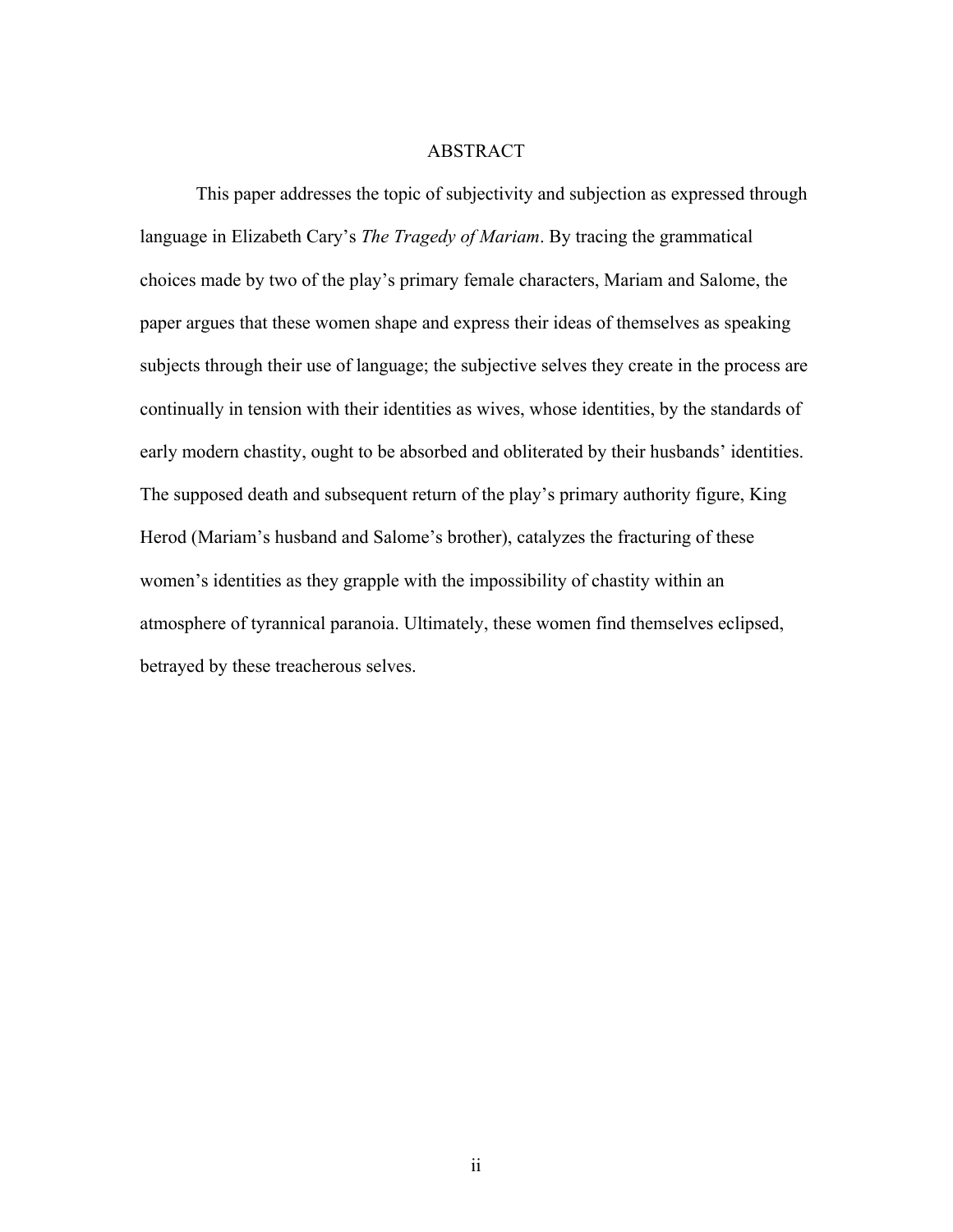# DEDICATION

To my much beloved niece and nephew, Chloe Ann and Levi Walton. You both came into my life during my time in graduate school, one of the hardest and best pursuits I've ever undertaken. I pray you find a path in life that makes you feel this alive. You have both brought me so much joy.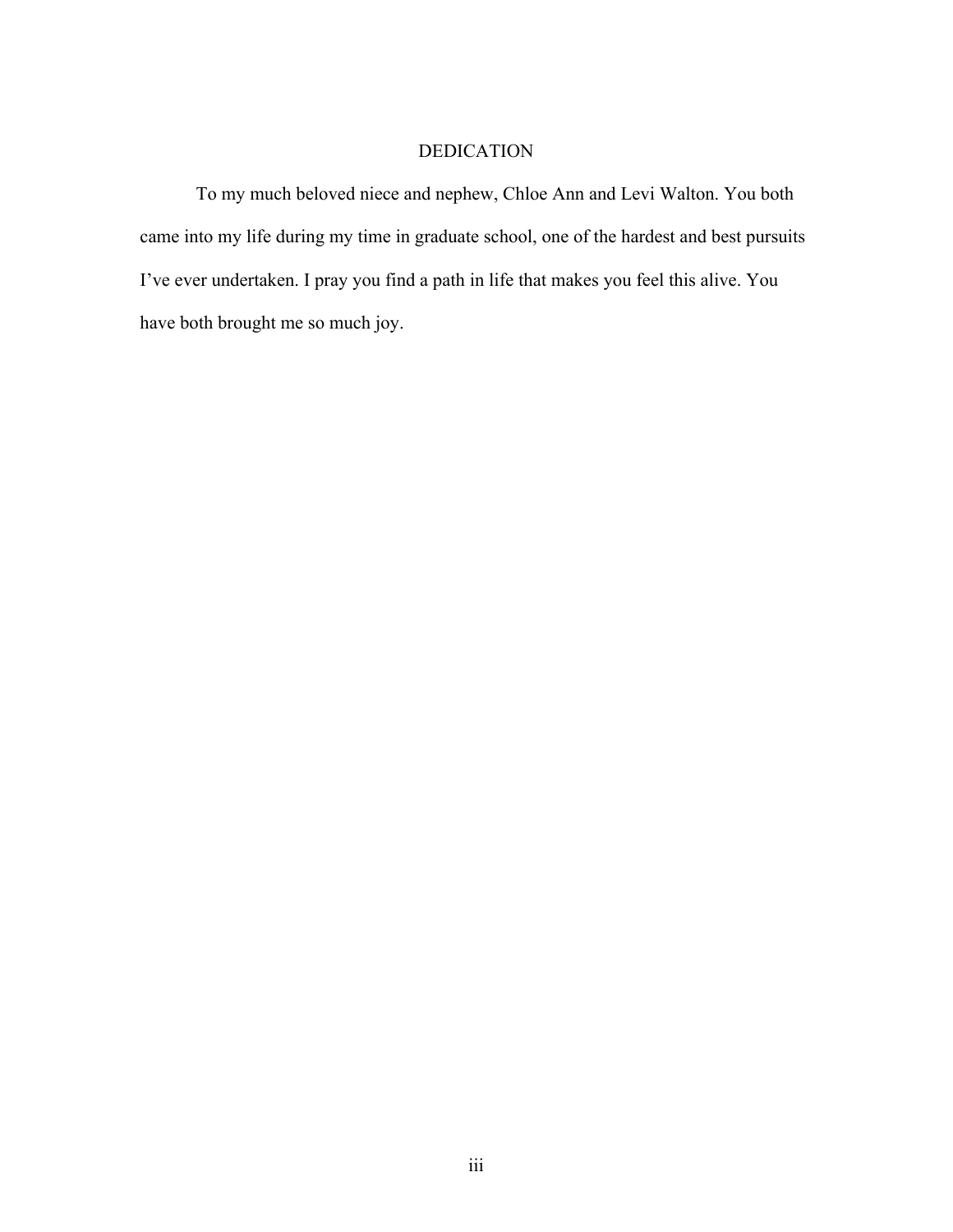#### ACKNOWLEDGMENTS

Many thanks, of course, to my committee. To Dr. William Stockton: thank you for your continual support, enthusiasm, and (exceptionally prompt) feedback. It has been such fun learning from you. To Dr. Megan Eatman: thank you for always being a generous and responsive listener, and for helping me see connections in my own work that I hadn't noticed. To Dr. Elizabeth Rivlin: thank you for your excellent feedback; your careful, methodical comments always made me stop and think more deeply.

I'm also immensely grateful to the other professors who have taught me during my time here at Clemson. You have all challenged me, encouraged me, and shown me how to continue to shape my own identity as a scholar and a teacher. Particular thanks to Dr. Lemons for your incisive feedback on an early draft of the thesis. Thanks also to Dr. Thomas for your kindness and mentorship. It has meant so much to me.

I also thank my friends at Mi Casa de Vida (past and present). Your support has been more important than you could know. Thanks for never doubting for a moment that I could do this, and for speaking peace and truth into my life every step of the way. Thanks to my MAE cohort for your companionship and encouragement. You're all doing a great job with your lives. And so many thanks to the incomparable Chloe Whitaker. If I listed the reasons this thesis wouldn't exist without you, it would run several pages long.

My family deserves all the thanks I'm able to give. Mama and Daddy, thanks for your unswerving support and continual prayers. For the sake of brevity, I'll thank all you Boyters for loving me so well, for believing in me so hard, and for keeping me laughing.

And thanks to Ginger. You know why.

iv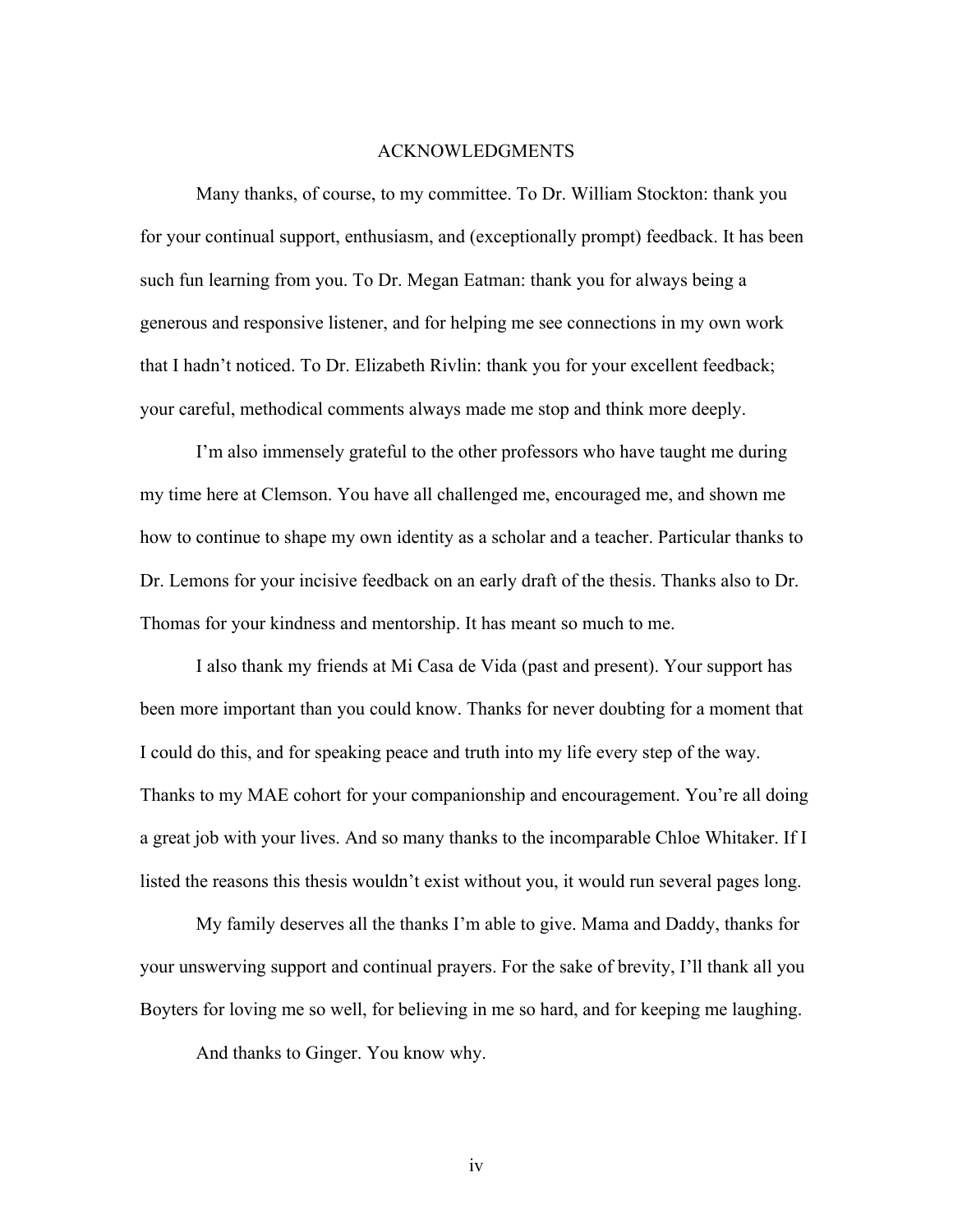# TABLE OF CONTENTS

| Page |
|------|
|      |
|      |
|      |
|      |
|      |
|      |
|      |
|      |
|      |
|      |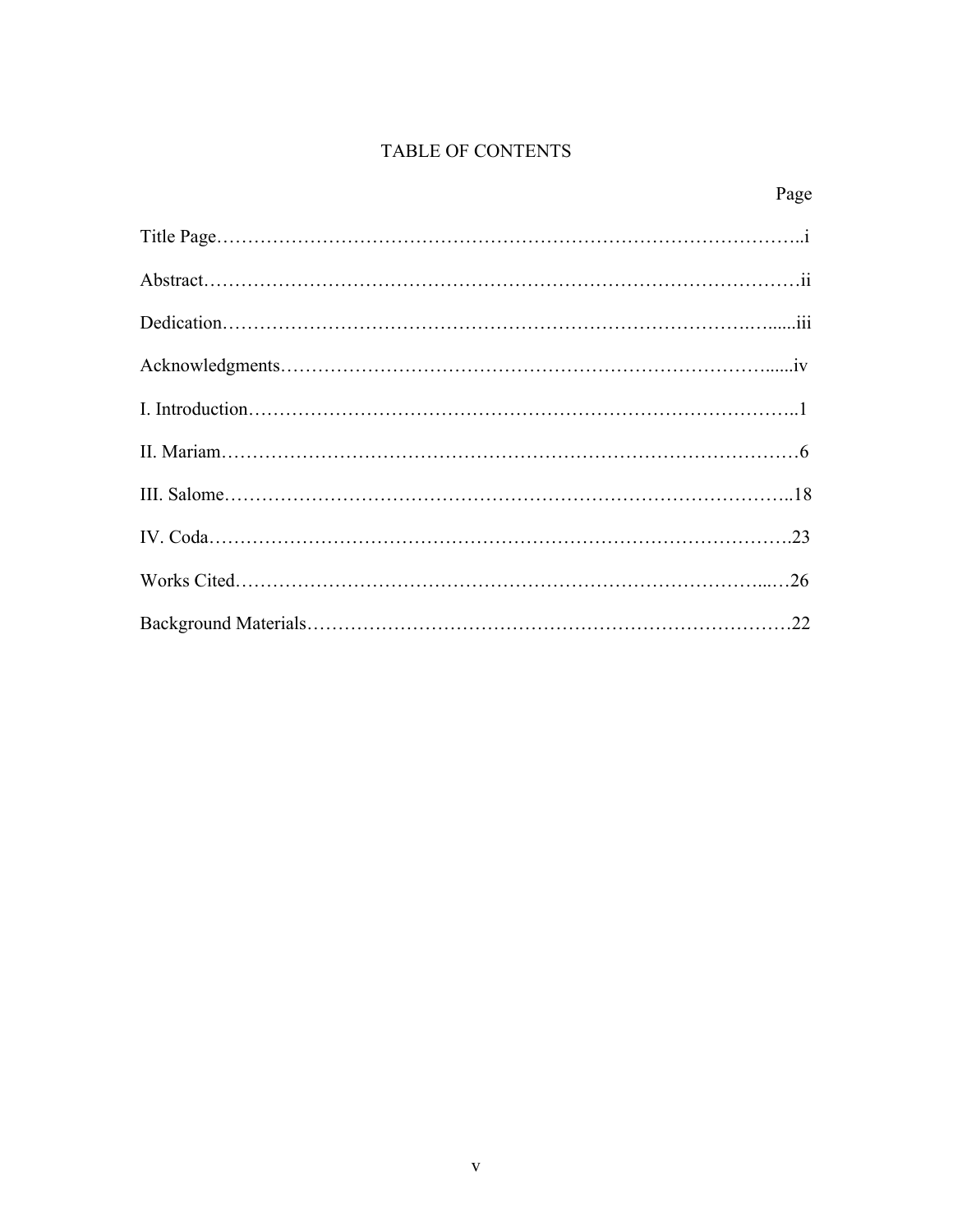Treacherous Selves: Subjection and Subjectivity in *The Tragedy of Mariam*

## I. Introduction

The tragedy in Elizabeth Cary's *The Tragedy of Mariam* largely emerges from a complex network of betrayals and deceit. In the final scene in which Mariam appears before her death, she attempts to account for her situation but does not place the blame where the reader might expect. A number of characters either have or claim to have a hand in her death: Salome plots to "work her end" (III.ii.54); the butler, although laying primary blame with Salome, considers himself the "hateful instrument" that she used to betray the queen (IV.v.11); Doris attributes Mariam's downfall to "Doris' curse" (IV.viii.77); and Herod calls himself "the villain that hath done the deed, / the cruel deed, though by another's hand" (V.i.187-188). Mariam ignores all these explanations and says:

Had not myself against myself conspired,

No plot, no adversary from without,

Could Herod's love from Mariam have retired,

or from his heart have thrust my semblance out. (IV.viii.9-12) In a play that contains its fair share of calculated interpersonal betrayals, Mariam redirects the focus to a different kind of betrayal: the betrayal of the self. Mariam's wording clearly indicates divided selves at war with one another.

Mariam is not the only one who speaks this way. The language used by numerous other characters in the play calls attention to the idea of multiple selves. After Mariam's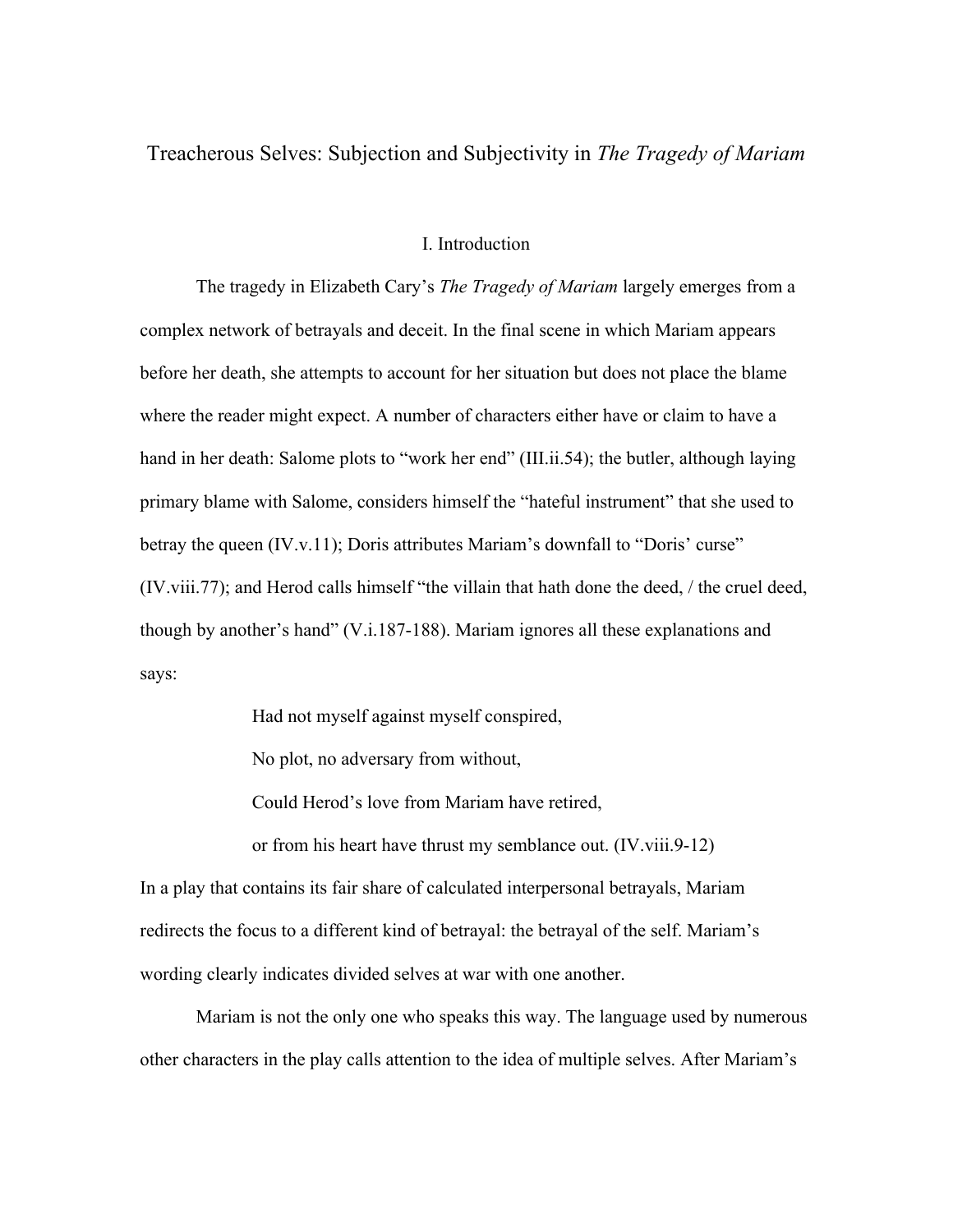death, Herod includes himself in the list of people he blames, saying, "Herod's wretched self hath Herod crossed" (V.i.132). When Salome bemoans her state as Constabarus' wife, she says, "But now, ill-fated Salome, thy tongue / to Constabarus by itself is tied" (I.iv.17-18). Later on, she says, "I curse my tongue, the hinderer of his doom" (I.iv.60). Sohemus, after sharing the news of Herod's imminent return, says something that foreshadows Mariam's own statement about her conspiracy against herself: "I fear ere long I shall fair Mariam see / in woeful state and by herself undone" (III.iii.30). All of these instances set up a paradigm in which the issue is not only multiple selves, but the dangers that these hidden selves pose to each character because of the diverging agendas they represent.

While a number of characters suffer these divided selves, Mariam and Salome seem uniquely threatened and challenged by them. Each woman's choices in language reflect her journey as she grapples with this divided self.<sup>1</sup> Both women consistently go back and forth between speaking in the first person and referring to themselves in the third person, as though talking about a completely different person. I suggest that Mariam's speech reveals the tension between her understanding of herself as a subject of her husband, Herod, on the one hand, and her understanding of herself as an independent subject, separate from Herod, on the other. Her use of language shifts to mirror her decisions about which self she foregrounds at different points.

 $<sup>1</sup>$  As Raber points out, Cary uses the play to examine "both the successes and failures of women's speech,</sup> whether to husbands, brothers, or kings" (Gender 325).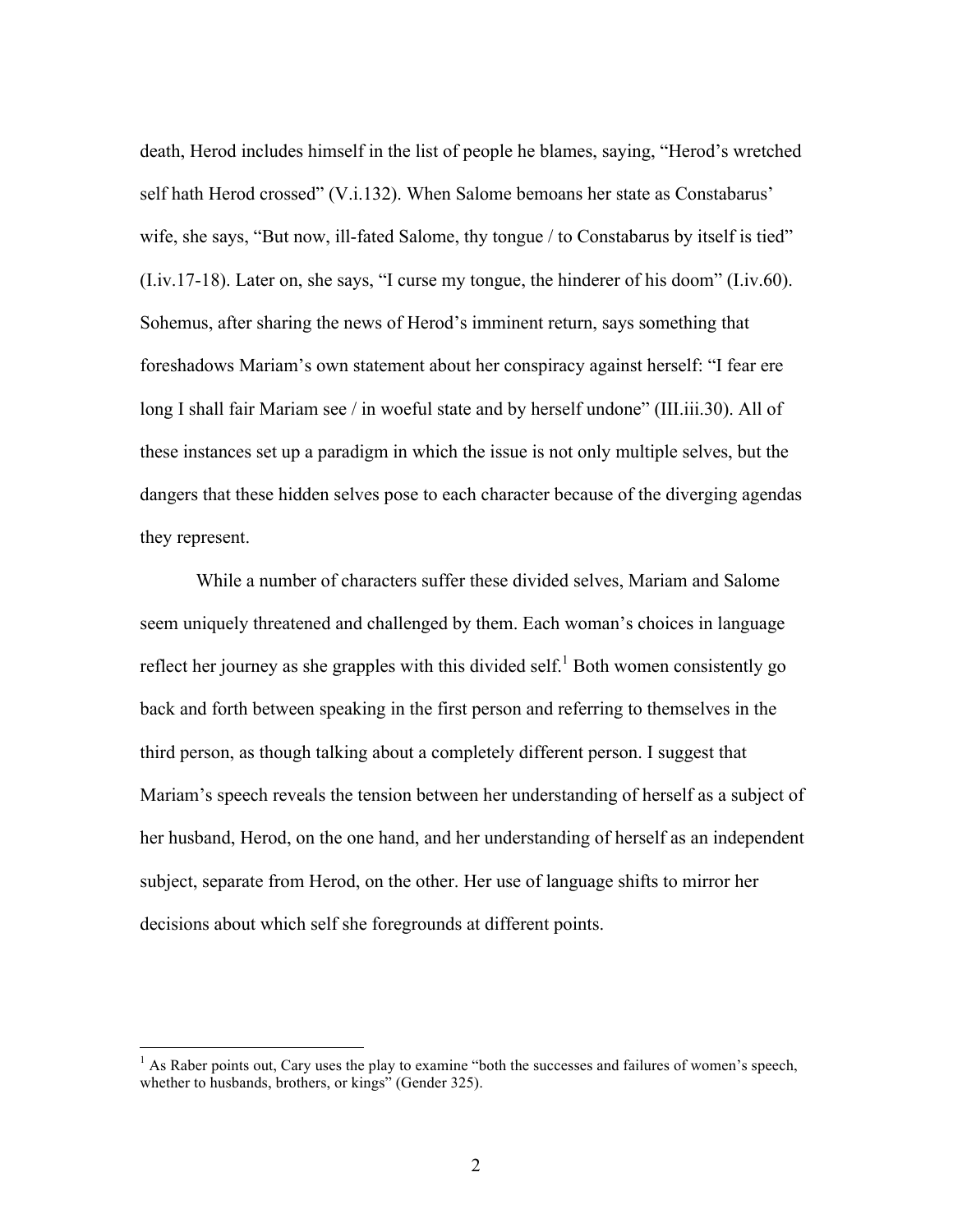Salome's situation is equally complex: she finds herself in a paradoxical chain of relationships wherein the onetime illicit lover is now the legitimate but oppressive husband. Salome desires revenge on Mariam and the freedom to marry Silleus, and she seems to believe she can achieve both ends. Ultimately, both women face the impossibility of either adhering to or circumventing early modern ideas of chastity; or, more specifically, the impossibility of navigating the treacherous atmosphere that emerges from Herod's tyranny and his obsession with those standards of chastity. Mariam herself makes an explicit connection between her husband's policing of her behavior and the beginning of her need to redefine her subjectivity. In her opening speech, she claims that "he, by barring me from liberty / To shun my ranging, taught me first to range"  $(I.i.26)$ .<sup>2</sup>

These men enforce a set of societal norms regarding chastity which are most clearly expressed by the Chorus in *Mariam.* The speech that concludes the third act is particularly significant. It falls at a turning point in the plot: in the first three acts Mariam and Salome contend with Herod's absence, and in the last two acts they contend with his presence. In this pause between two worlds of chaos, the Chorus presents what Raber calls "at once such a cogent synthesis of discourses regarding gender, chastity, domesticity, and marital behavior, and at the same time a site of extraordinary discordance, even logical incoherence" (328). This incoherence is apparent in the Chorus' obsessive concern (a concern prevalent in early modern literature) with the

 $2$  Karen Raber argues that Mariam here demonstrates that "expectations fostered by men, deployed socially to construct domestic, specifically marital relationships, do not reflect, but produce inconstancy" (326).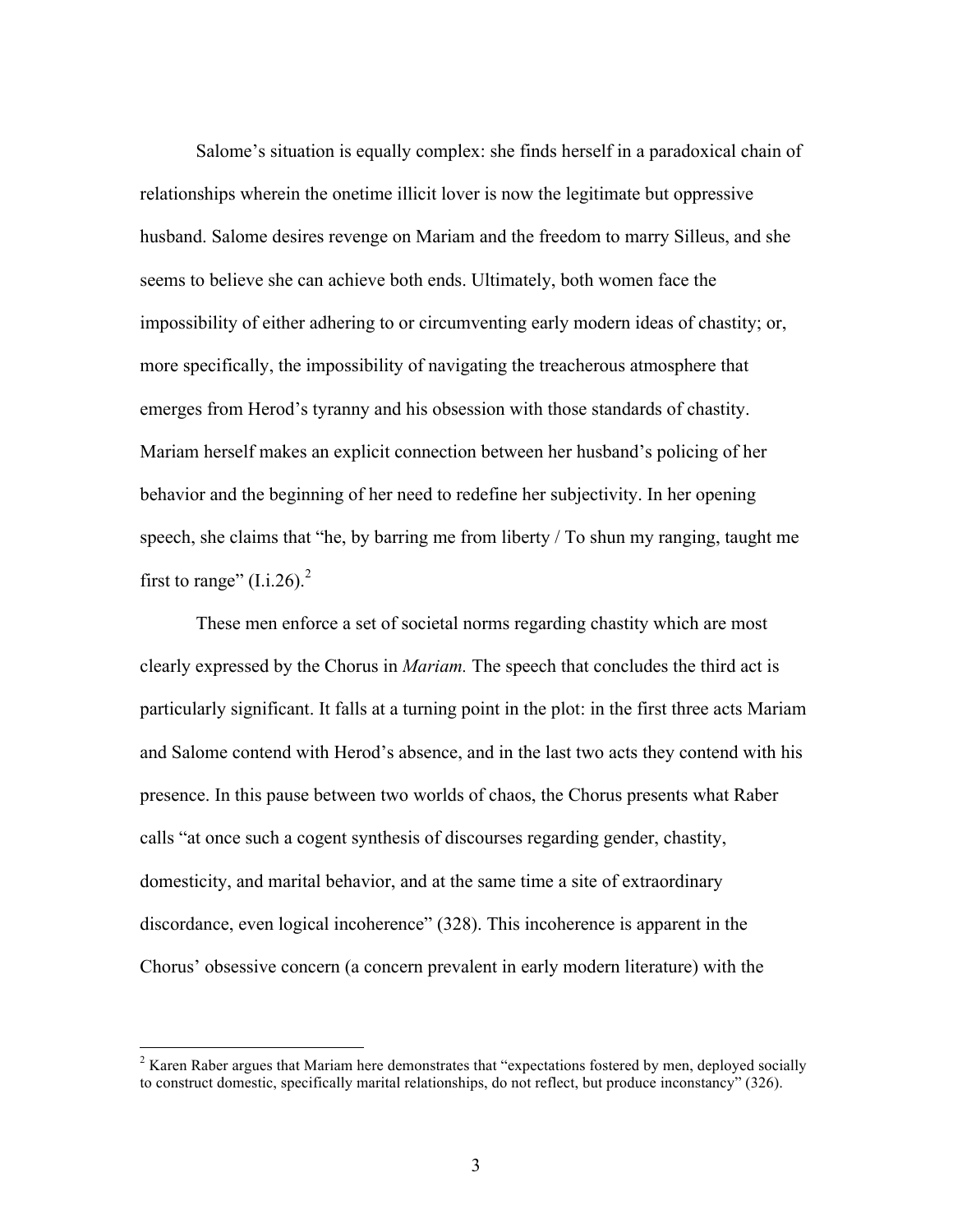tension between the reality of women's separateness as individuals and the ideal of a wife's complete submission to her husband. The Chorus insists:

'Tis not enough for one that is a wife

To keep her spotless from an act of ill,

But from suspicion she should free her life

And bare herself of power as well as will.

'Tis not so glorious for her to be free

As by her proper self restrained to be. (III.iii.97-101)

These lines get at the inherent difficulty of this definition of chastity and submission: the statement that women must give themselves entirely to their husbands suggests that women "own" themselves in the first place and are able either to give or to withhold these selves from their husbands. The Chorus posits a "proper self" that should restrain wives and regulate their behavior (III.iii.101). Raber notes the ambiguity inherent in the term "proper self," synonymous with "chaste self," while simultaneously framing the self in terms of possession and property (329). The Chorus continues in the same vein: "When to their husbands they themselves to bind, / Do they not wholly give themselves away? / Or give they but their body, not their mind...?" (III.iii.114-116).<sup>3</sup> In the end, the Chorus fails to find "any position, speaking or silent, private or public, that would be acceptable in a wife" (Raber 326). The nature of this code of chastity, founded on the impossible notion of total possession, leaves these women no ground to stand on.

 $3$  The wording here almost inevitably calls to mind Othello's insistent, paranoid words: "O curse of marriage, / That we can call these delicate creatures ours, / And not their appetites!" (III.iii.268-270).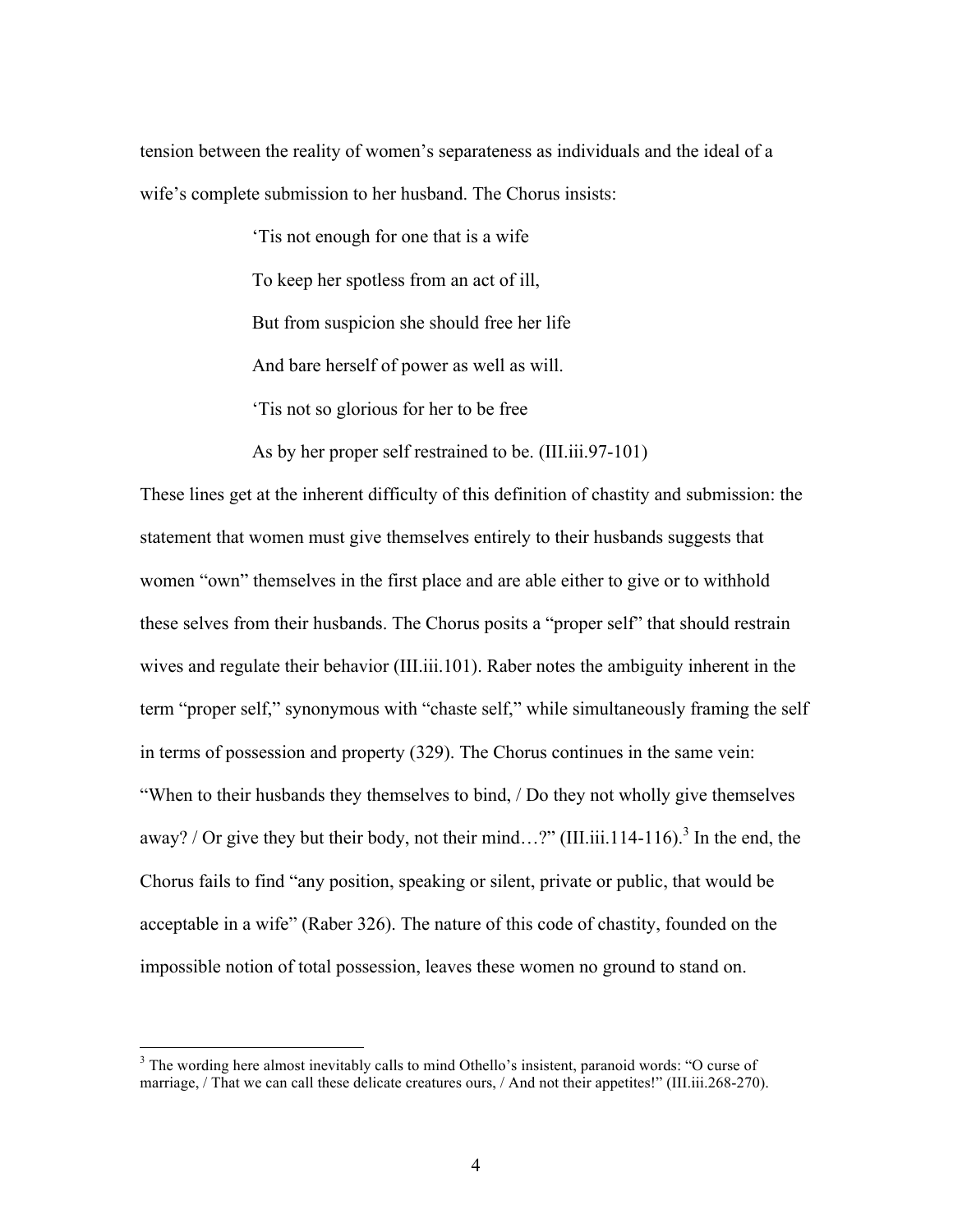Cristina Leon Alfar offers an interesting expansion on the typical discussion of masculine anxieties in the play, describing masculine anxieties as "productive of and reciprocal with feminine anxieties" (64). While masculine anxieties anticipate and respond to perceived dangers, the anxieties that women experience are a response to the actual dangers and difficulties imposed on them by the domestic, legal, and political limitations they face (65). Both masculine and feminine anxieties are a "gendered response to a chaotic and unpredictable system of authority that depends on chaste female bodies for an imaginary stability" (65). The women in the play respond to the unstable atmosphere that results from Herod's tyranny by struggling with fractured selves whose warring desires betray them. Mariam and Salome both exhibit what Raber calls "the selfsplitting that [attends] resistance" (328) in their vacillations between first and third person speech. By tracing important moments in the play for each woman and noting her grammatical choices, this paper will outline the way Cary's primary female characters struggle to reconcile their diverging reactions to the figure whose tyranny both causes the divergence and punishes it.

It is important to address some issues of terminology since there are some inherent ambiguities in some of the terms I consider important to this discussion. In this play, Mariam and Salome's fractured selves are crafted and expressed via grammatical choices, and have varying relationships to Herod and the code of chastity that he enforces. For the sake of simplicity, I will call the first and third person by their grammatical names. I will argue that both Mariam and Salome contend with at least two selves. To name one of these selves, I'd like to borrow (and slightly modify) Pheroras'

5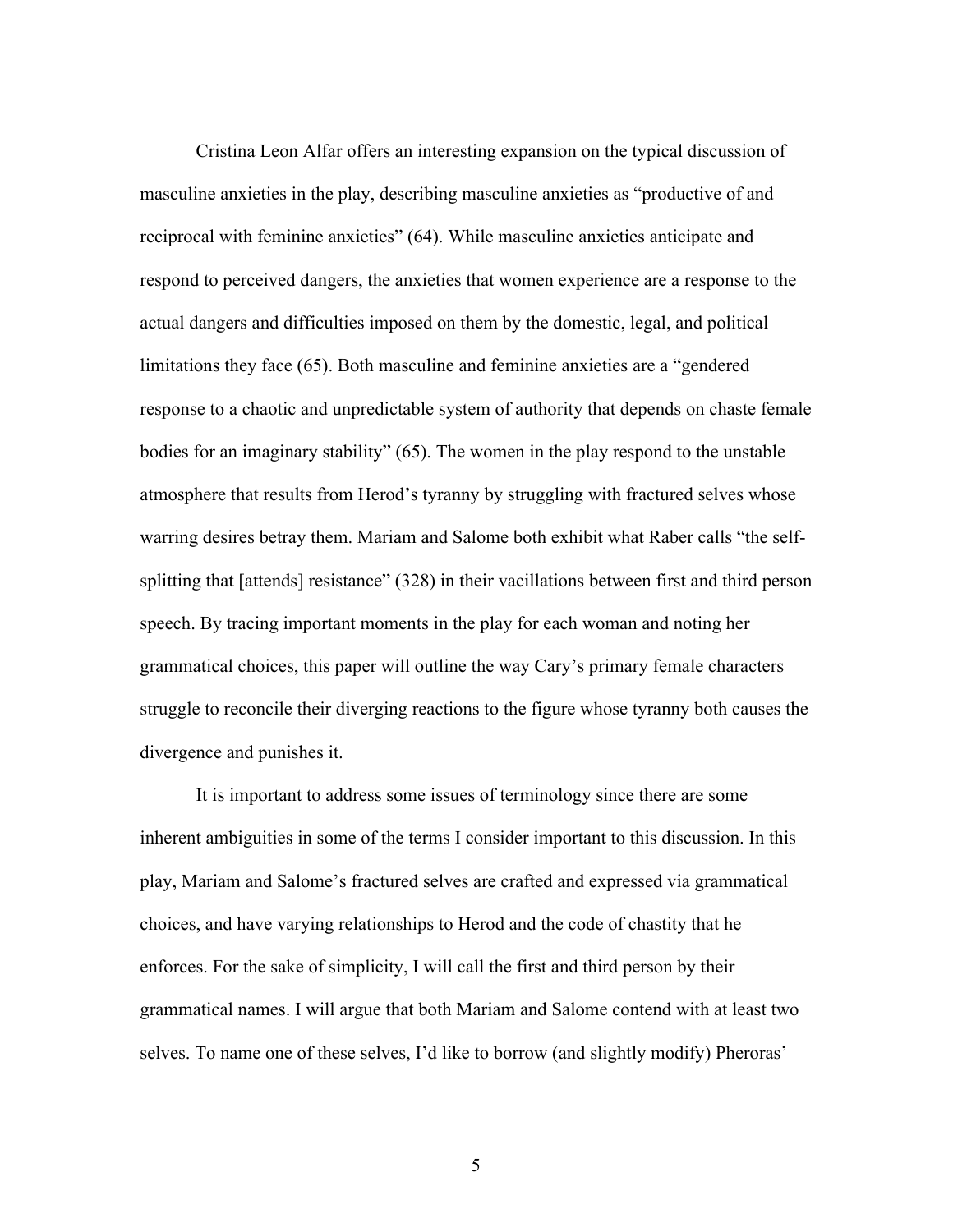phrase, when he says that Herod's death has "made my subject self my own again" (II.i.8). The phrase "subject self" is potentially ambiguous; however, Pheroras is referring to the self that is subjected to Herod. Therefore, I will use the phrase "subjected self" to refer to the self that is regulated by its subjection to Herod. In Herod's absence, though, both women also experience freedom from the self-canceling rhetoric of chastity. They begin to experiment with grammatical choices that reflect the development of what I would like to call "subjective selves," selves that are not completely given over to their husbands/rulers. Mariam and Salome create these subjective selves for radically different reasons, and they respond just as differently to Herod's return. However, they both experience the eclipsing of their subjective selves by Herod.

## II. Mariam

The reason for Mariam's death has been explained in several ways, with critics like Ilona Bell and Elisa Oh attributing Mariam's death to Herod's misreading of her strategic silences. Elisa Oh discusses the ambiguity regarding the significance of silence from female subjects, explaining: "For early modern audiences intentional female silence could be a sign of honest seeming or dishonest seeming; a chaste, obedient subject or an unchaste, resistant subject" (185). This patriarchal system paradoxically requires women to be completely yielding and completely "readable."<sup>4</sup> More specifically, Oh claims that

<sup>&</sup>lt;sup>4</sup> Graphina is often seen as a foil to Mariam, a character that conforms to the early modern ideal of the chaste, "readable" woman by means of "a mode of 'safe' speech, private speech" which conforms to her lover's wishes (Ferguson 184). Ilona Bell offers a different explanation: "[L]ike the young Cary, Graphina has begun a serious course of study to acquire the knowledge she needs to express herself as she would like in speech and also, presumably, in writing, because Graphina's name puns on the Greek word graphesis for writing as a silent form of speech. Hence Graphina is less a foil for Mariam than a surrogate for Cary" (23).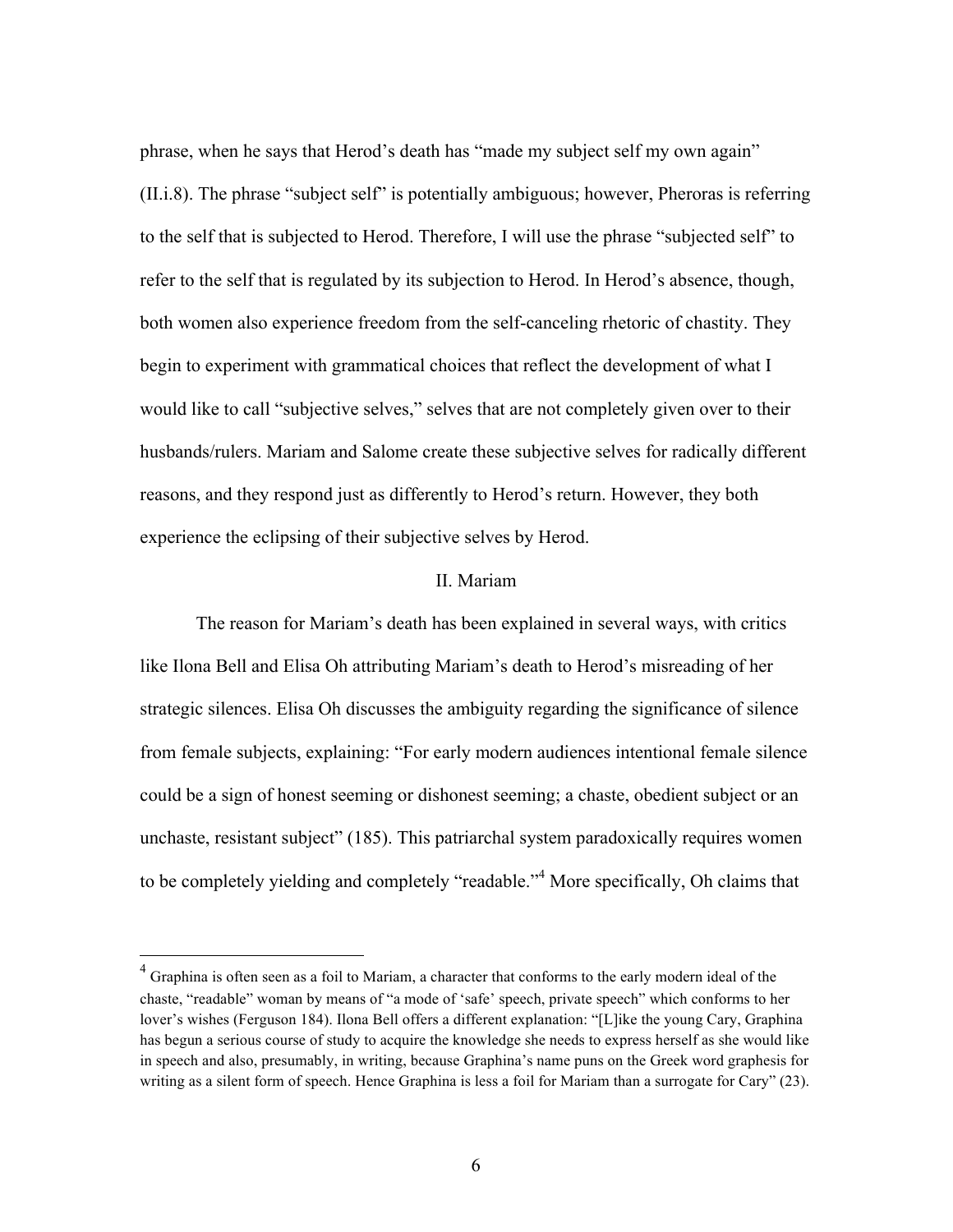Mariam "enact[s] silences that construct a subject position apart from [her] political subjecthood" (185). I agree that Mariam's silences are significant, but the choices she makes in her speech are far more telling. Oh comes to the conclusion that "Excessive belief in the honest-seeming subject or in the dishonest-seeming subject produces the tragedies' central misunderstandings" (204). In other words, she attributes Mariam's death to Herod's inability to "read" Mariam's silences accurately, an inability born from his obsession with "the potential discrepancy between women's inner and outer selves" (198). While I agree with this assessment of male anxieties, I am more interested in considering Mariam's agency in the play. Thinking about feminine anxieties, as Alfar suggests, allows for an approach to Mariam's actions that sees her as fully aware of the dangers she faces.<sup>5</sup> This approach acknowledges the agency involved in the choices she makes regarding her self-expression.

To trace this pattern, I explore four significant moments in Mariam's development: the first act, in which she processes the news of Herod's death; her reaction when Sohemus tells her that Herod is alive; her first conversation with Herod after his return; and her soliloquy shortly before her execution. Mariam chooses to build a position that preserves her integrity as a subjective self in full knowledge of the fact that, within the system she inhabits, this choice will elicit Herod's anger and most likely result in her death.

 $<sup>5</sup>$  Ferguson links these anxieties (especially the anxieties about public speech in the beginning of the play)</sup> to Cary's own questions about the legitimacy of her voice as a female playwright. Such a discussion, although certainly related, is beyond the scope of this paper.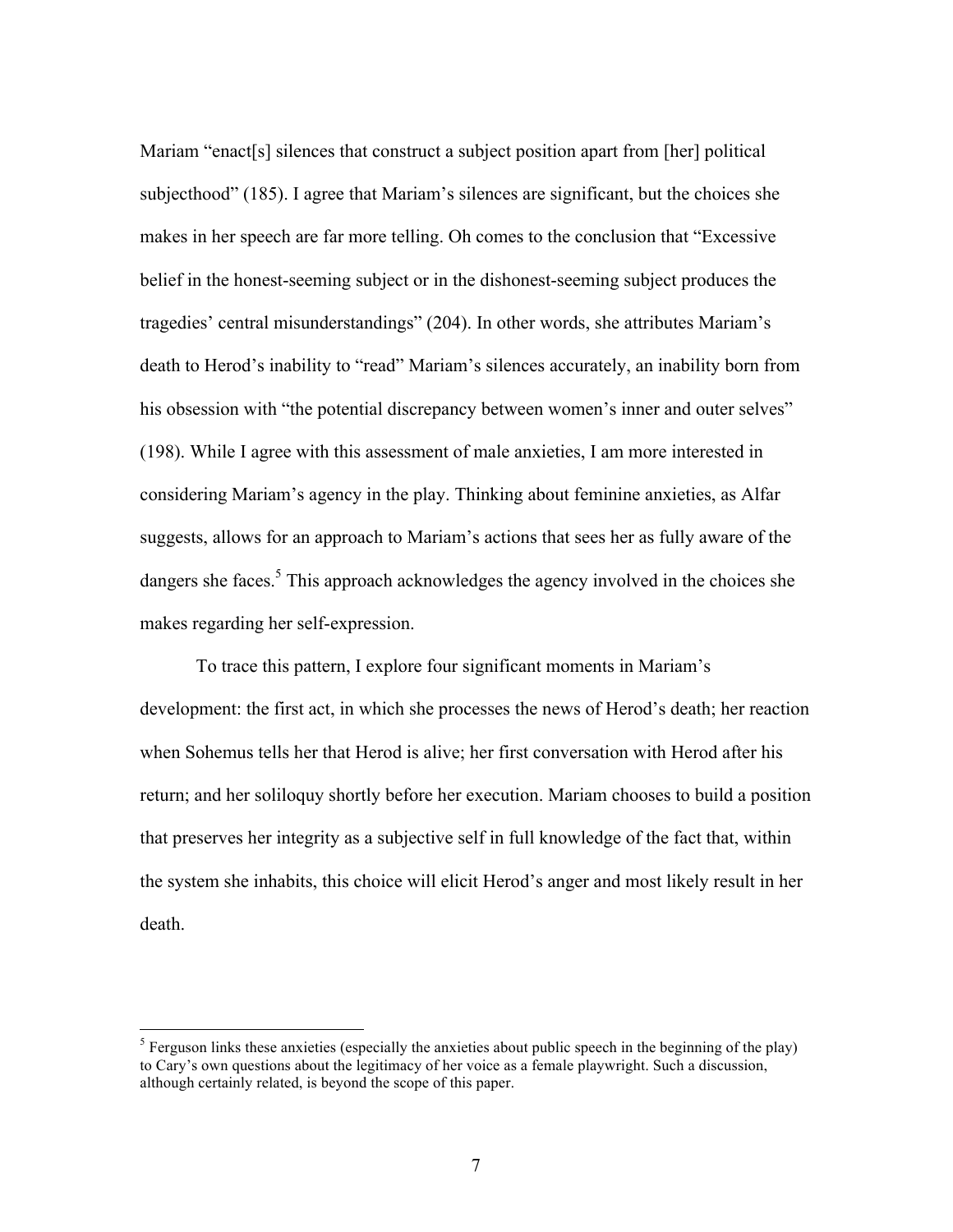The first stage in Mariam's process of constructing the subjective self occurs during the first act of the play.<sup>6</sup> This stage is characterized by ambivalence and vacillation, a confusion that parallels her mixed feelings about her husband: "one object yields both grief and joy"  $(I.i.10)$ .<sup>7</sup> During this speech, Mariam goes back and forth between referring to herself in the first person and the third person. Her insistence on chastity in self-representation (Oh 185) and her high position as a political subject are still intertwined. She cares a great deal about integrity, insisting: "Not to be empress of aspiring Rome / would Mariam like to Cleopatra live: / With purest body will I press my tomb" (1.2.121-123). At this point, her reference to her tomb seems mostly rhetorical: she would rather die than win favor by Cleopatra's methods.

On the other hand, the political pride associated with her subjected self is still of great value to her. She responds venomously to Salome's claim that Herod could have married "her betters," replying:

My betters far, base woman: 'tis untrue.

You scarce have ever my superiors seen,

For Mariam's servants were as good as you

Before she came to be Judea's queen. (1.3.17-20)

 <sup>6</sup> Ilona Bell notes that the first two acts dramatize "a historical moment when family, government, and society are dominated and controlled by women" (19) while the last three "present a world reeling from Herod's return and the reinstitution of tyrannical male power" (27).

<sup>&</sup>lt;sup>7</sup> Ferguson explores this tension: "At the beginning of the play, Mariam is torn between the demands of wifely duty, which coincide at least intermittently with her feelings of love for Herod, and the demands of her conscience, which are initially defined in terms of family loyalty and voiced through the figure of Mariam's mother Alexandra" (183).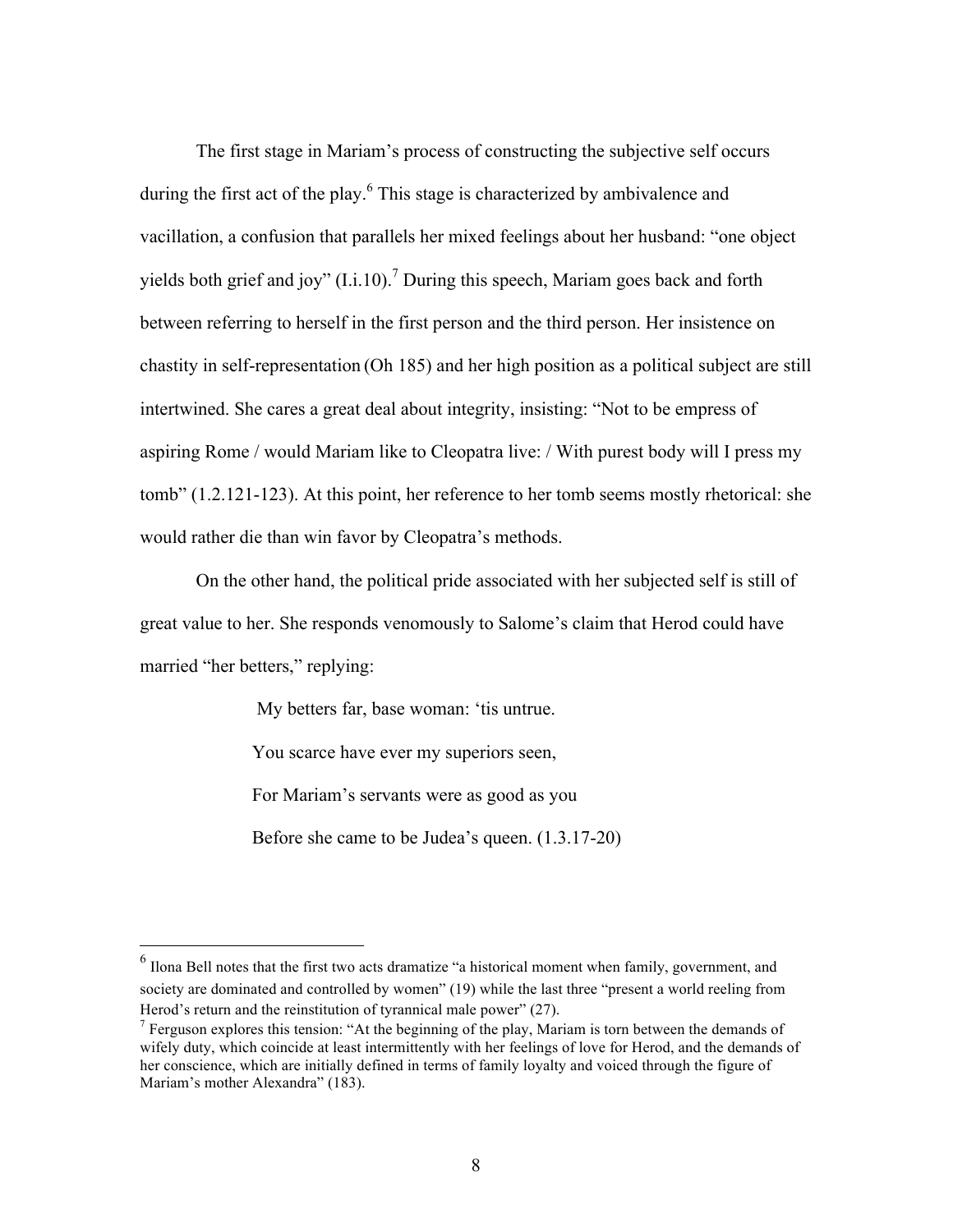Here she uses the third person, which distances her from her political identity while still expressing her pride in that identity. Her royal lineage and position, although she prides herself on them, are what make her an object to Herod.<sup>8</sup> She closes her argument with Salome by making her first appeal to Heaven for justice; throughout this appeal, she uses the third person consistently, focusing on the strength of her position as a political subject, a strength that is only available to the subjected self.

Mariam's ambivalence about her subject position all but disappears in the second stage, in which she chooses the subjective self over a return to the subjected self. When Sohemus informs her of Herod's imminent return, she responds with dismay, and he replies, "Be not impatient, madam; but be mild-- / His love to you again will soon be bred" (III.iii.13-14). He reminds her of her duty both as Herod's subject and his wife. Mariam replies decisively: "I will not to his love be reconciled; / with solemn vows I have forsworn his bed" (III.iii.15-16). When Sohemus says she must break those vows, she refuses, insisting:

I'll rather break

the heart of Mariam. Cursed is my fate.

But speak no more to me; in vain ye speak

<sup>&</sup>lt;sup>8</sup> Mariam's pride in her royal identity in this scene is mirrored by that of her mother Alexandra, who participates in the patriarchal political system in ways that are not immediately obvious. Although Alexandra urges Mariam to cast off her loyalty to Herod, her enmity with Herod stems from the fact that she considers him "a fatal enemy to royal blood" (I.ii.13) and that "he hates Hircanus' family" (I.ii.48). Even in a direct conversation with her daughter, Alexandra refers to Mariam in the third person and seems deeply concerned with her daughter's identity as part of a royal line that claims descent from King David. Alexandra objects not to Mariam's participation in this system, but to the specific king to whom she is subject. At the end of the play, Nuntio relays Alexandra's final interaction with her daughter: she says she is ashamed "to have a part in blood / of her that did the princely Herod wrong" (V.i.43-44). Alexandra no longer voices any concerns about her murdered father and son and seems to care little for the death of her daughter.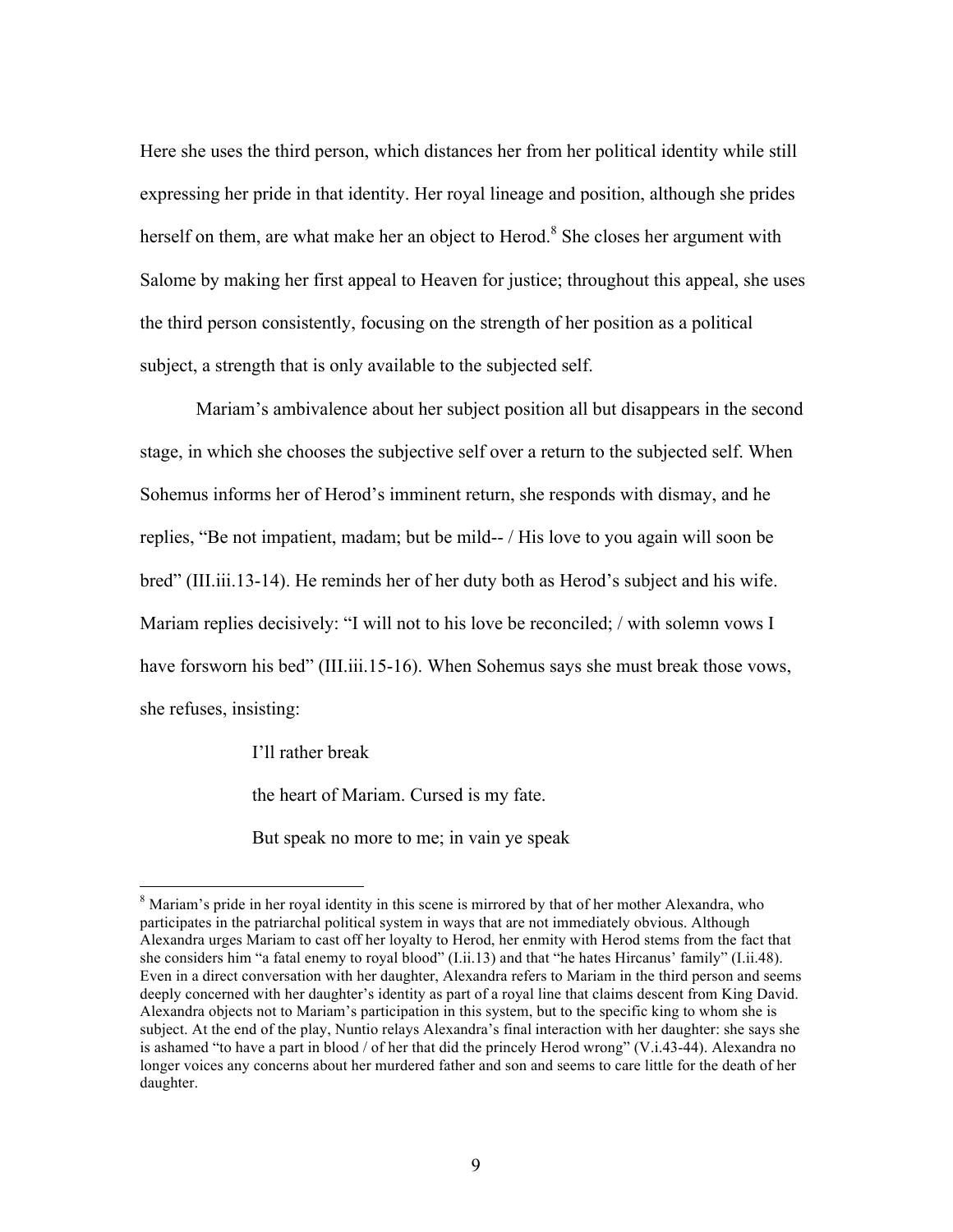To live with him I so profoundly hate. (III.iii.17-20)

The wording of this reply is revealing. First, she does not say she *would* rather break the heart of Mariam, but that she *will* do so; this statement could be understood as a rejection of her subjected self. Second, she acknowledges that her fate is cursed, which indicates her understanding of the potential consequences of her decision. Third, after commanding Sohemus not to speak to her anymore, she drops the third person references for the rest of the scene, speaking authoritatively in first person. Sohemus' reaction anticipates the danger she places herself in: "I fear ere long I shall fair Mariam see / In woeful state and by herself undone" (III.iii.29-30). He later identifies "unbridled speech" as Mariam's greatest fault (III.iii.65). Bell reads this prediction that Mariam "will undo herself by speaking too freely" as a mistake on Sohemus' part, claiming instead that Mariam's silence actually achieves her undoing  $(29)$ . As I will demonstrate later, Sohemus' prediction does actually prove true in Mariam's confrontation with Herod.

The speech that follows is central to understanding Mariam's process as she chooses her subjective self over a return to her subjected self. She asks, "And must I to my prison turn again?" (III.iii.33). She explains that the veil of her sympathy has been drawn away to reveal her hatred for Herod. Although the horrifying image of Herod elicits fear, her scorn is stronger. She reflects that she could "enchain him with a smile" and "lead him captive with a gentle word," but rejects this course of action, saying, "I

 $9$  Ferguson points out that his concern about Mariam's "unbridled speech" anticipates the Chorus' criticism, which "virtually equates female speech— and the will to utterance— with unbridled sexual behavior" (186).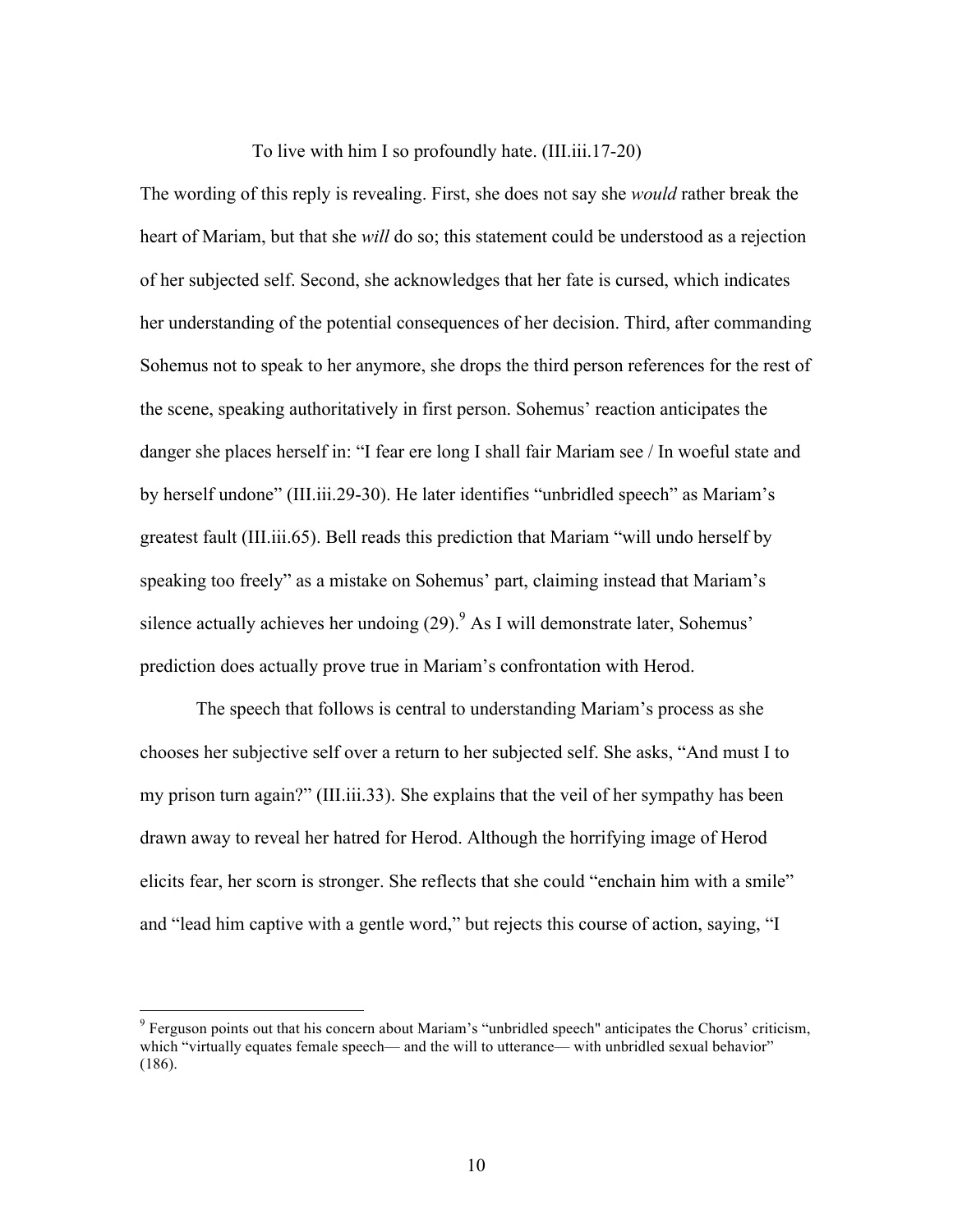scorn my look should ever man beguile, / Or other speech than meaning to afford" (III.iii.45-48). If she were planning to yield to her fear, she would attempt to captivate him with smiles and gentle words, veiling her hatred for him. Her commitment to honest self-expression eclipses her desire for self-preservation.

The next few lines show Mariam's awareness of the danger inherent in her choice. She says:

> Else Salome in vain might spend her wind, In vain might Herod's mother whet her tongue, In vain had they complotted and combined, For I could overthrow them all ere long. (III.iii.49-52)

Here Mariam makes it clear that, were it not for her need to represent herself honestly, she could easily overthrow the vain efforts of her husband's sister and mother. She goes on to say that her innocence is a shelter, not from danger, but from "the pangs of inward grief" (III.iii.54), perhaps the same grief she has been concealing in the past for the death of her brother and grandfather. She insists that this innocence is a relief to her sorrows, but says nothing about it protecting her from political danger. In fact, she explicitly notes that she would not choose impurity of spirit over the chance "To be commandress of the triple earth / And sit in safety from a fall secure" (III.iii.58-59). Thus, when she says, "Mine innocence is hope enough for me" (III.iii.33-62), it would be a mistake to think that she believes her innocence can guarantee safety from her husband. Instead, she is relinquishing actual hope for life and resting on the hope of her innocence, in spite of the consequences.

11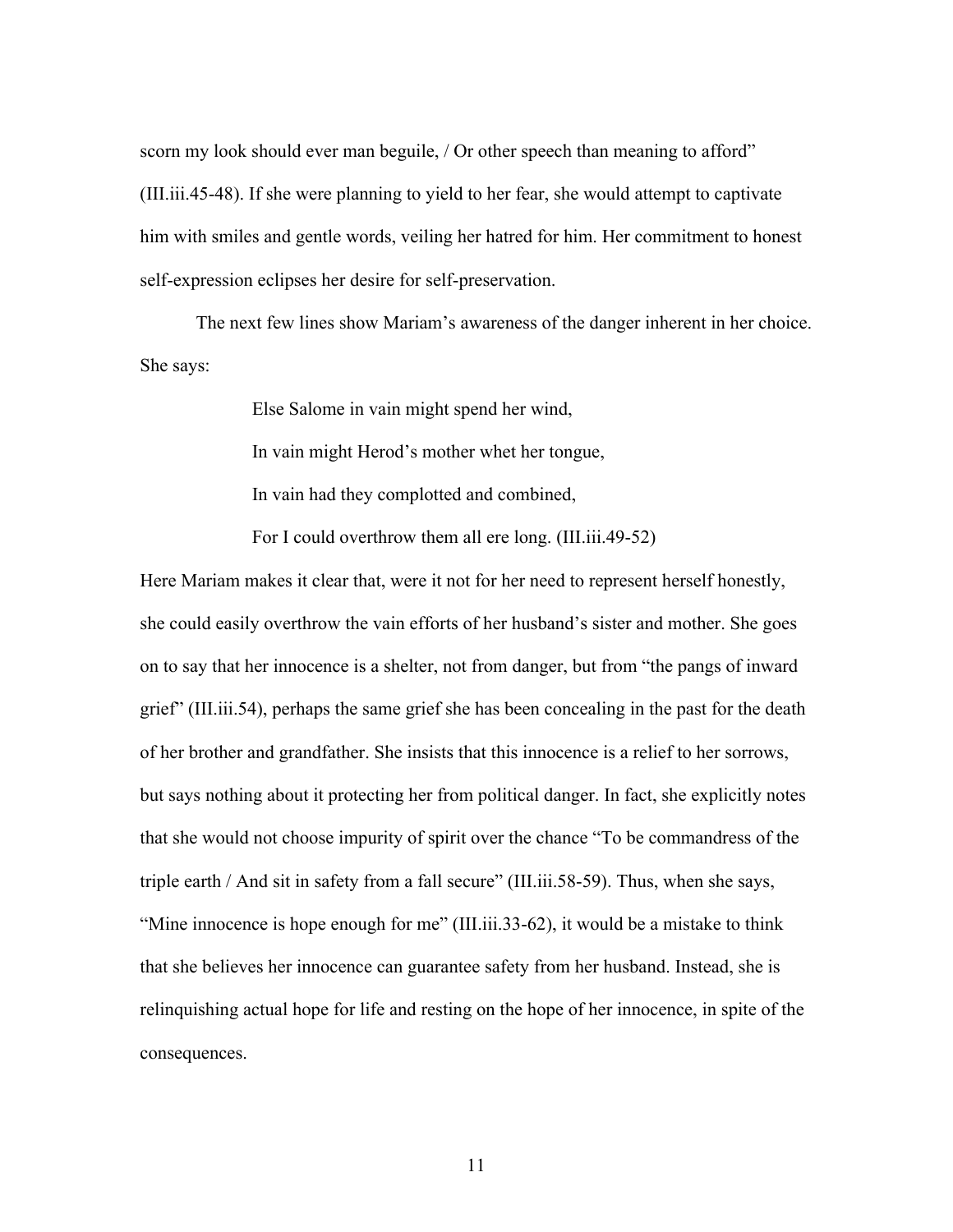Herod's return marks the third stage in Mariam's struggle with the two selves. In her confrontation with Herod, she continually addresses the distinction that Oh talks about between internal and external selves. When Herod asks why she is dressed in dark colors, she replies, "My lord, I suit my garments to my mind / And there no cheerful colours can I find" (IV.iii.5-6). Oh explains that Mariam fails to consider "the danger of such open revelation of a subject who refuses contented acceptance of her subjecthood as a wife, a domestic and political subordinate" (200). I argue that Mariam is quite aware of the effect her words will have, just as she was aware of the danger of her decision in her speech to Sohemus. Her choice of the active verb is important: she emphasizes that she chooses to "suit" her external appearance to her internal humor. She purposefully draws Herod's attention away from her appearance (which should, by all rights, be expressing her humility and devotion to him) and highlights her complaint against him. <sup>10</sup>

She goes on to outline these complaints specifically, even going so far as to reject his empty offer of material wealth and openly accuse him of acting against her happiness:

> Your offers to my heart no ease can grant Except they could my brother's life restore. No: had you wished the wretched Mariam glad, Or had your love to her been truly tied— Nay, had you not desired to make her sad—

<sup>&</sup>lt;sup>10</sup> Raber: "The chorus asserts that in marriage women 'give themselves' and give as well thoughts that were once their 'own.' The pressure to imagine a subject abandoning its property in itself leads to the immediate, consequent, threatening imagination of the self-splitting that would attend resistance: 'Or give they but their body, not their mind?' The question is double edged in that it suggests the possibility it would preclude" (Gender 328).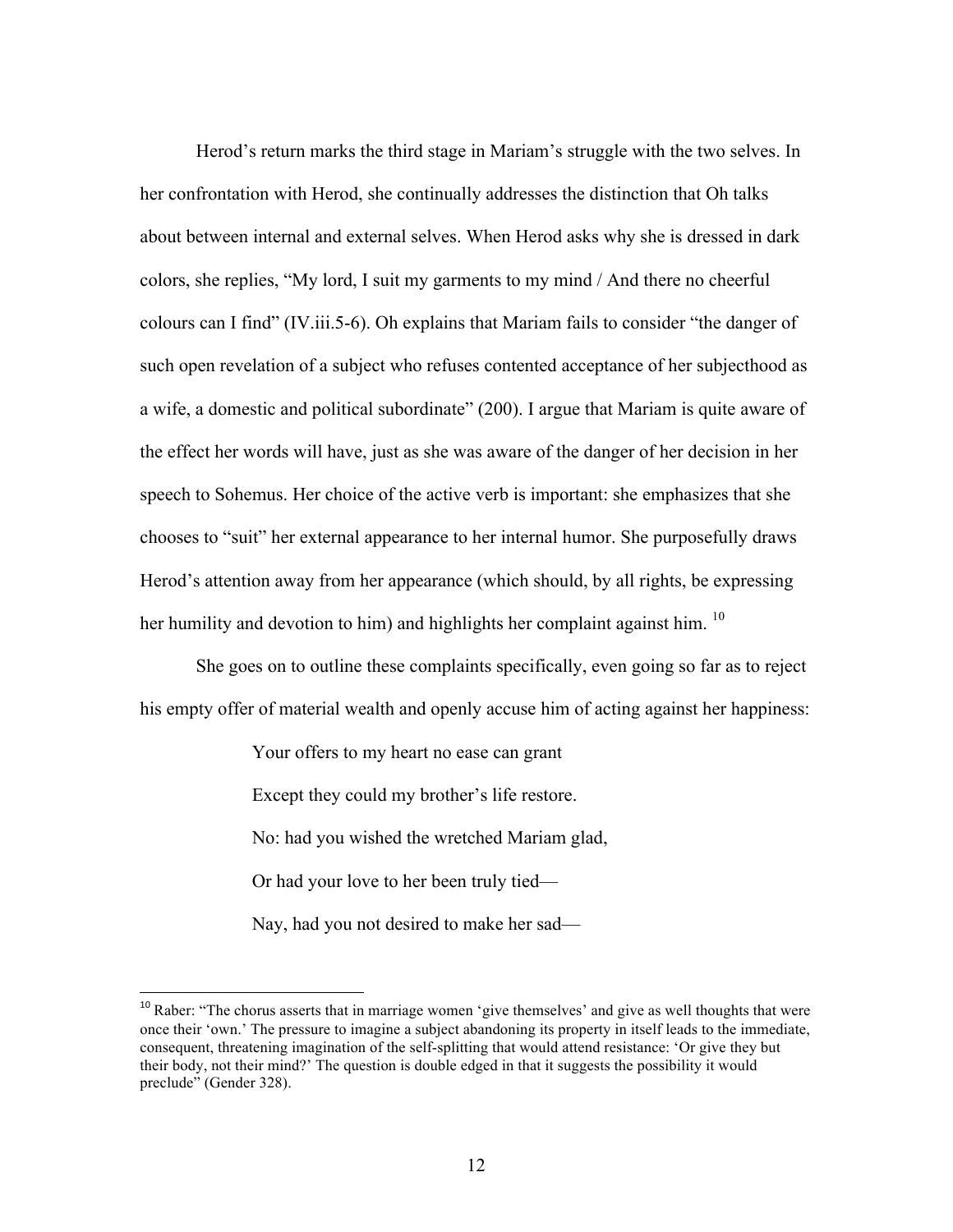My brother nor my grandsire had not died.  $(IV.iii.23-30)^{11}$ 

Not only does she establish the first person subject position here, she also refers to her previous subjected self in the third person. She then proceeds to shift the responsibility for her unhappiness to her lord. While Oh claims that Mariam's silences convey her dissatisfaction (203), Mariam actually expresses her dissatisfaction quite blatantly.

Herod soon grows impatient with her "froward humour" (IV.iii.53) and gives her a chance to correct what is already a very bold stance for a wife and subject to assume. He asks her to smile, refocusing on her external appearance. Mariam stubbornly draws the conversation back to her internal self, saying, "I cannot frame disguise, nor never taught / my face a look dissembling from my thought" (IV.iii.58-59). <sup>12</sup> Herod answers, "By heaven, you vex me. Build not on my love" (IV.iii.60). He invokes heaven and issues an imperative containing a very clear threat. Mariam unflinchingly replies, "I will not build on so unstable ground" (IV.iii.61). Grammatically speaking, her response is an agreement, a statement that mirrors the content of the imperative. At the same time, she rebuilds the truncated subject position inherently absent in the imperative ("Build not" rather than "You will not build") and turns an agreement into an insult.

 $<sup>11</sup>$ Bell explores the Petrarchan and Elizabethan sonnet forms in Cary's play. She explains the significance of</sup> this moment: "When Herod willingly offers Mariam the active and empowering role that [Elizabethan forms] grant their private female lyric audience, his dialogic love poetry recalls and confirms the mutual, dialogic love that Mariam herself recalls and yearns for in the play's opening speech" (28). In light of this insight, it seems as if Mariam's reticence in responding to this dialogic form might emerge from her knowledge that in reality, it is a facade for the patriarchal system she actually inhabits. Just as in the early days, Herod could kill her family and still expect her to be happy with him, she can assume that there is no actual reciprocity in the dialogic form.

 $12$ In Bell's analysis, Mariam turns herself into "a conventional Petrarchan lady, cold but virtuous" forcing Herod to respond as an "unrequited Petrarchan lover" (28).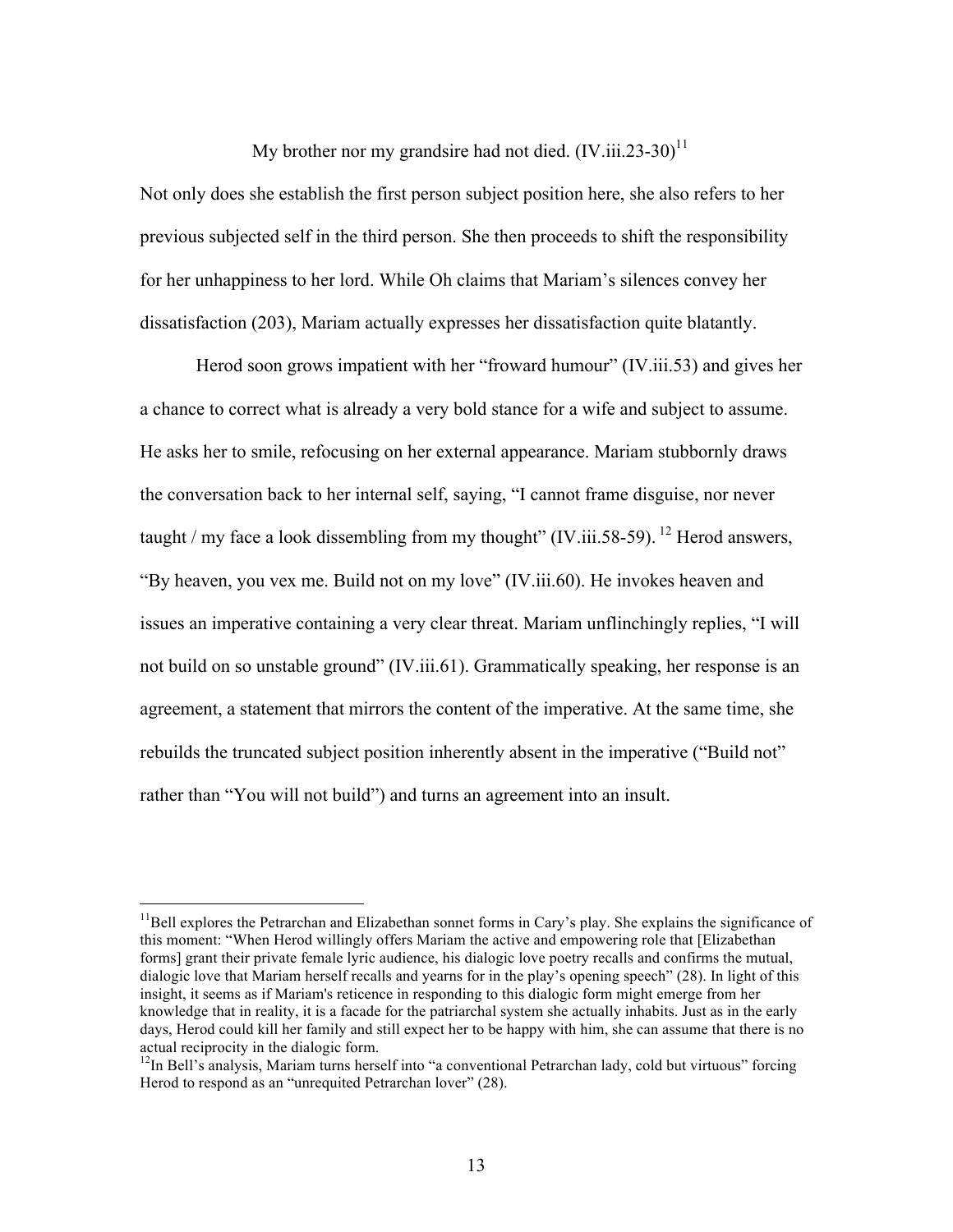Additionally, Mariam's "unstable ground" could have two meanings. The clearest is, of course, Herod's love. However, there is a simultaneous sense in which Mariam also refers to the heaven that Herod invokes. Alfar notes that the rewards that were promised to women for chastity were fictive and that any woman could be accused for almost any reason (79). The heaven that Herod invokes is certainly unstable ground for a woman whose chastity is called into question with very little cause. Thus, in the next scene, in which the Butler carries out Salome's plot, Mariam could be appealing to an entirely different idea of heaven when she says, "it can be no worse than heavens permit" (IV.iv.4). Oh argues that Mariam enacts her rebellion through silence, opening the door for Herod to suspect "that she harbors a hidden, dishonest, and therefore malicious feminine subject position"  $(202)$ <sup>13</sup> However, Herod's actual accusation is that Mariam wants to "add a murder to [her] breach of vow" (IV.iv.26). Mariam decides to make this breach during her speech to Sohemus and lays it out quite explicitly in her answers to Herod. His error is not in misjudging her silence, but in making the leap from explicit rebellion to hidden, murderous motives.<sup>14</sup>

The final stage of Mariam's process of constructing her subjective self occurs in the speech she makes before she is executed. Her thoughts here are a bit more difficult to understand in light of the claims this paper has made so far. I have claimed that upon

 $13$  Lynn Bennett notes that the requirement for feminine silence in conduct literature almost always included a reference to Eve's original sin (11).

 $14$ Here Bennett makes reference to the Chorus at the end of Act II, which addresses the flaws of human judgment. Although the Chorus is explicitly condemning those who too quickly believe the news of Herod's death, Bennett insists the critique also "implicitly points to a more general and pernicious consequence of such willful understanding" like Herod's decision here (12).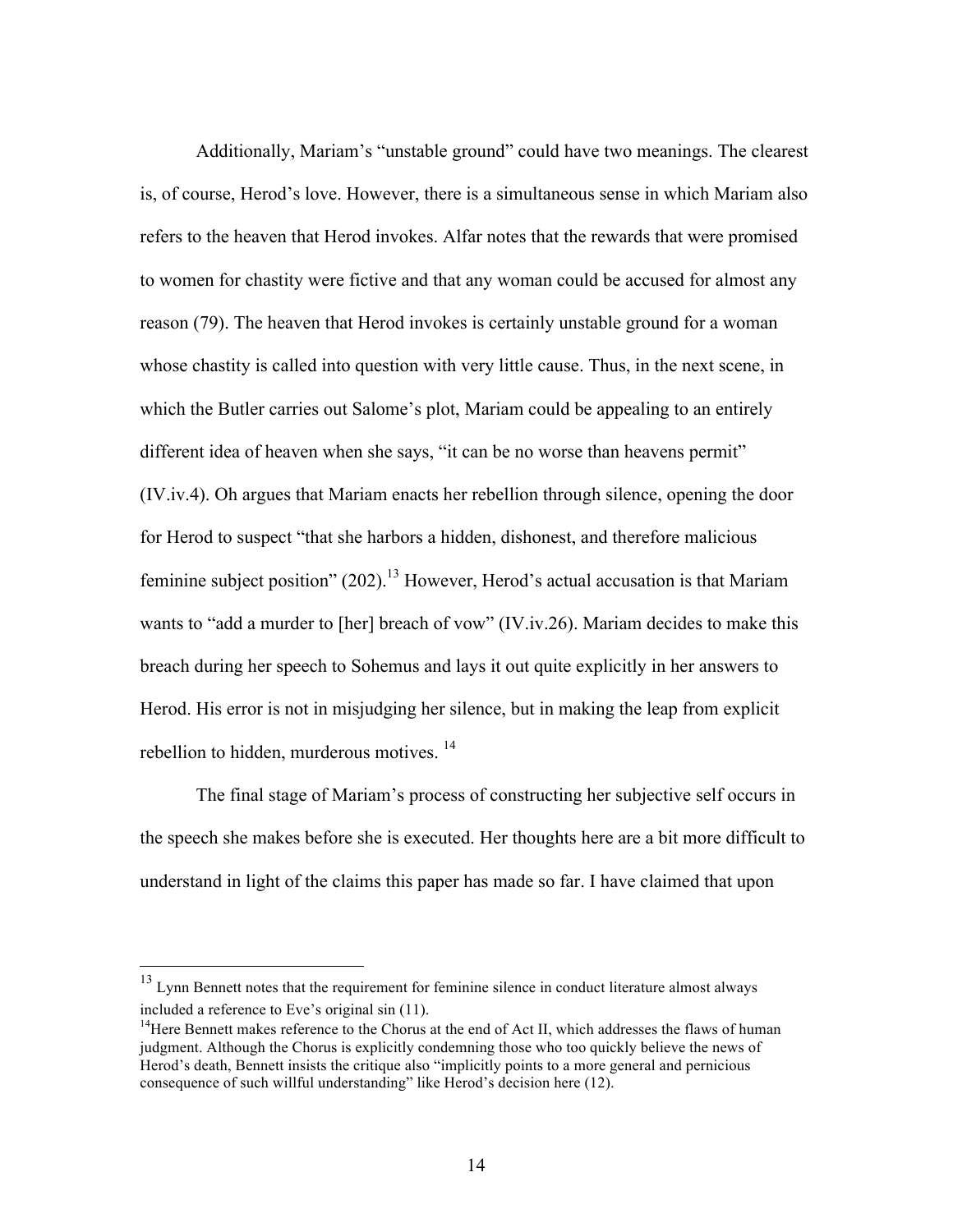Herod's return, Mariam chooses to continue speaking as the subjective self in full awareness of the dangers inherent in this choice. This passage seems on the surface to be the moment in which she first becomes aware that her many merits cannot protect her from these dangers. I argue that here, Mariam reflects on her process of choosing the subjective self, circling through the moments I have laid out so far.

First, she returns to the dual perspective she experienced in the beginning of the play. Mariam is clearly thinking about two selves as she wonders:

Am I the Mariam that presumed so much

And deemed my face must needs preserve my breath?

Ay, I it was that thought my beauty such

As it alone could countermand my death. (IV.viii.1-4)

Although the most obvious sense is that she refers to her recent interactions with Herod, the text leaves room for other interpretations. It seems reasonable to believe that this previous Mariam she refers to is the subjected self that she begins to question after her husband's death, in which case the time Mariam reflects on in this speech could be the scene at the beginning of the play where the divergence of the two selves begins to take place.

Next, she echoes the concern voiced by Sohemus:

Had not myself against myself conspired, No plot, no adversary from without, Could Herod's love from Mariam have retired, Or from his heart have thrust my semblance out. (IV.viii.9-12)

15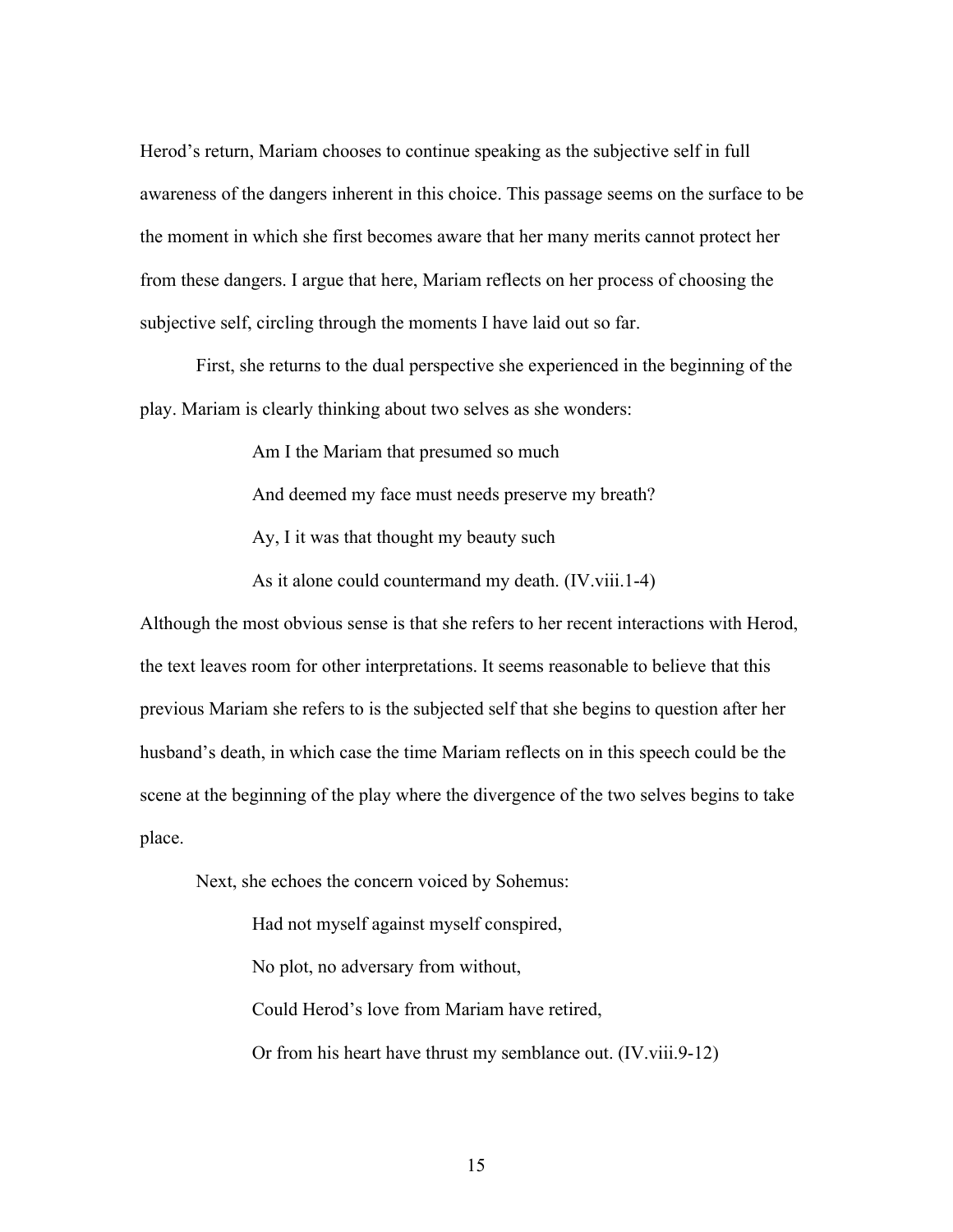Besides reminding the reader of Sohemus' words, it also reflects briefly on her confrontation with Herod. She acknowledges that no one except Mariam herself could have thrust her semblance out of his heart, recalling her repeated denial of her image and emphasis on her internal self during that conversation. She then returns to the subject of Cleopatra, mirroring her conversation with Alexandra in Act I and reflecting on her pride in her chastity and high position.

The next set of lines is, perhaps, more difficult to reconcile with the notion that Mariam fully anticipated the consequences of her defiance. After dwelling on Herod's rejection of Cleopatra, Mariam says:

> This made that I improvidently wrought And on the wager even my life did pawn, Because I thought, and yet but truly thought, That Herod's love could not from me be drawn. But now, though out of time, I plainly see It could be drawn, though never drawn from me. Had I but with humility been graced, As well as fair, I might have proved me wise, But I did think, because I knew me chaste, One virtue for a woman might suffice. (IV.viii.29-38)

Mariam states that she wagered her life *because* she believed that Herod's love would survive the test of it. However, if she is vacillating between the subjected and subjective selves, this section is spoken as the subjected self whose safety depends on her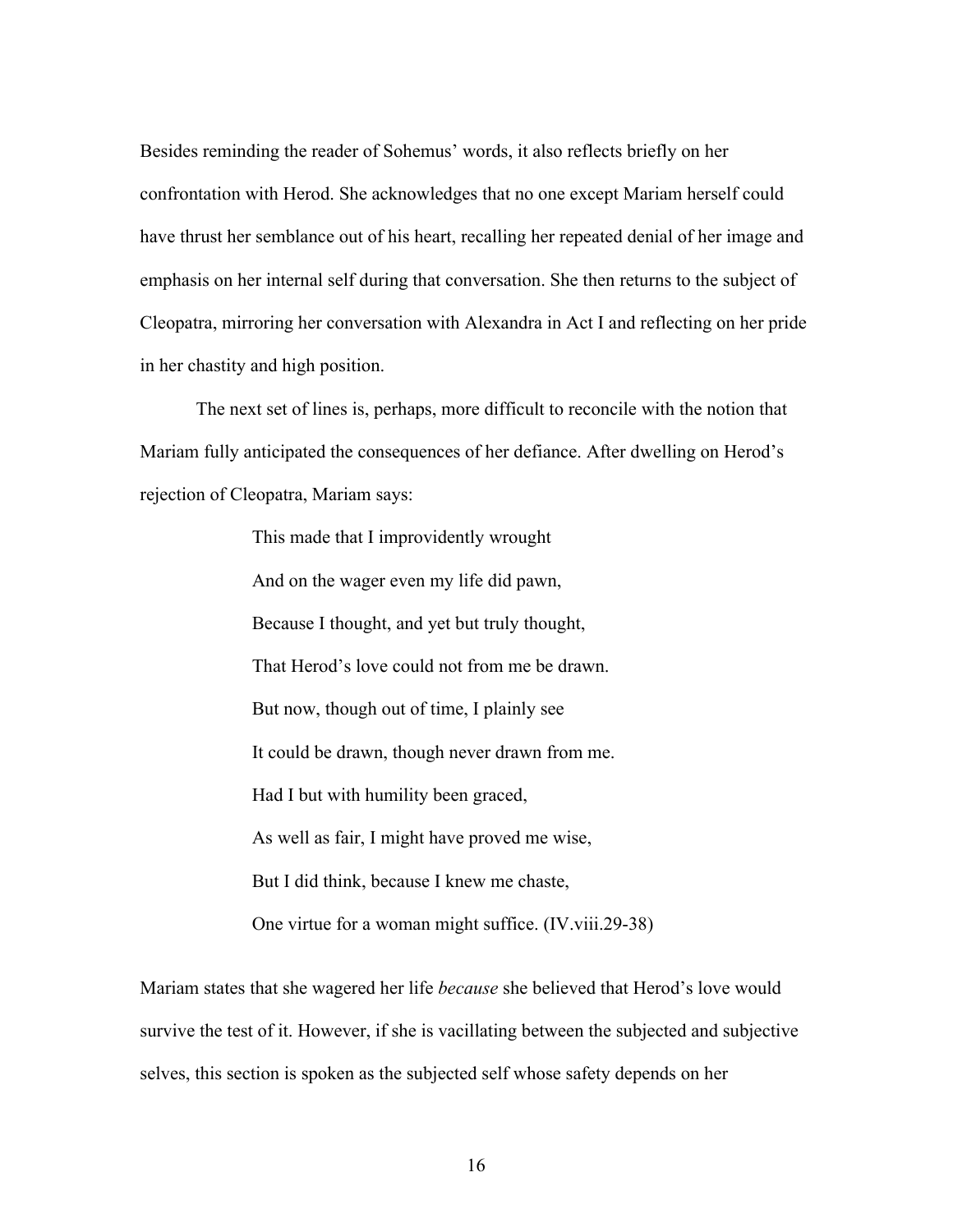subordination as an object of love for Herod. In other words, Mariam may be retrospectively viewing her actions through the lens of the perspective of the subjected self. As Ferguson notes, these lines suggest that Mariam could have escaped her tragic fate if she had "refrained from speaking her mind to anyone other than her husband. But…it is precisely because Mariam speaks her mind not only to others but also, and above all, to her husband that she loses her life" (187).

Mariam's choices throughout the play reflect her understanding of the fact that in the world she inhabits, there is no space for a truly chaste, honest feminine subject; the standards of chastity and honesty outlined by the Chorus render the existence of such a subject impossible, and Mariam's attempt to reckon with these standards is doomed to failure. After experiencing the freedom of self-expression afforded her by Herod's death, Mariam is unwilling (and perhaps unable) to re-enter the position of a subordinated female subject. Cary affirms this choice through the way she constructs Herod's response to Mariam's death. Ferguson notes the difference between Othello and Herod: "this jealous husband created by a female playwright laments not only his innocent wife's death but, specifically, the loss of her too lately valued powers of speech" (183).<sup>15</sup> If Mariam is taken as an agent responding to anxieties born out of very real threats, it becomes clear that she is aware that death is the only way to maintain the subjective self she has created. $16$ 

<sup>&</sup>lt;sup>15</sup> Bennett notes that "Despite Herod's clear culpability, he holds Salome's pride responsible for his and Mariam's fall. Seeming to echo orthodox interpretations of the Genesis story that blame Eve for Adam's fall, Herod insists that Salome's influence undermined his free will and thus minimizes his own culpability" (19).

<sup>&</sup>lt;sup>16</sup> Heller: "Onstage herself, Mariam was unable to convince Herod of her innocence with words, actions, or looks. Murdered, however, she becomes a narrative cut off from her body—the desires of a dead woman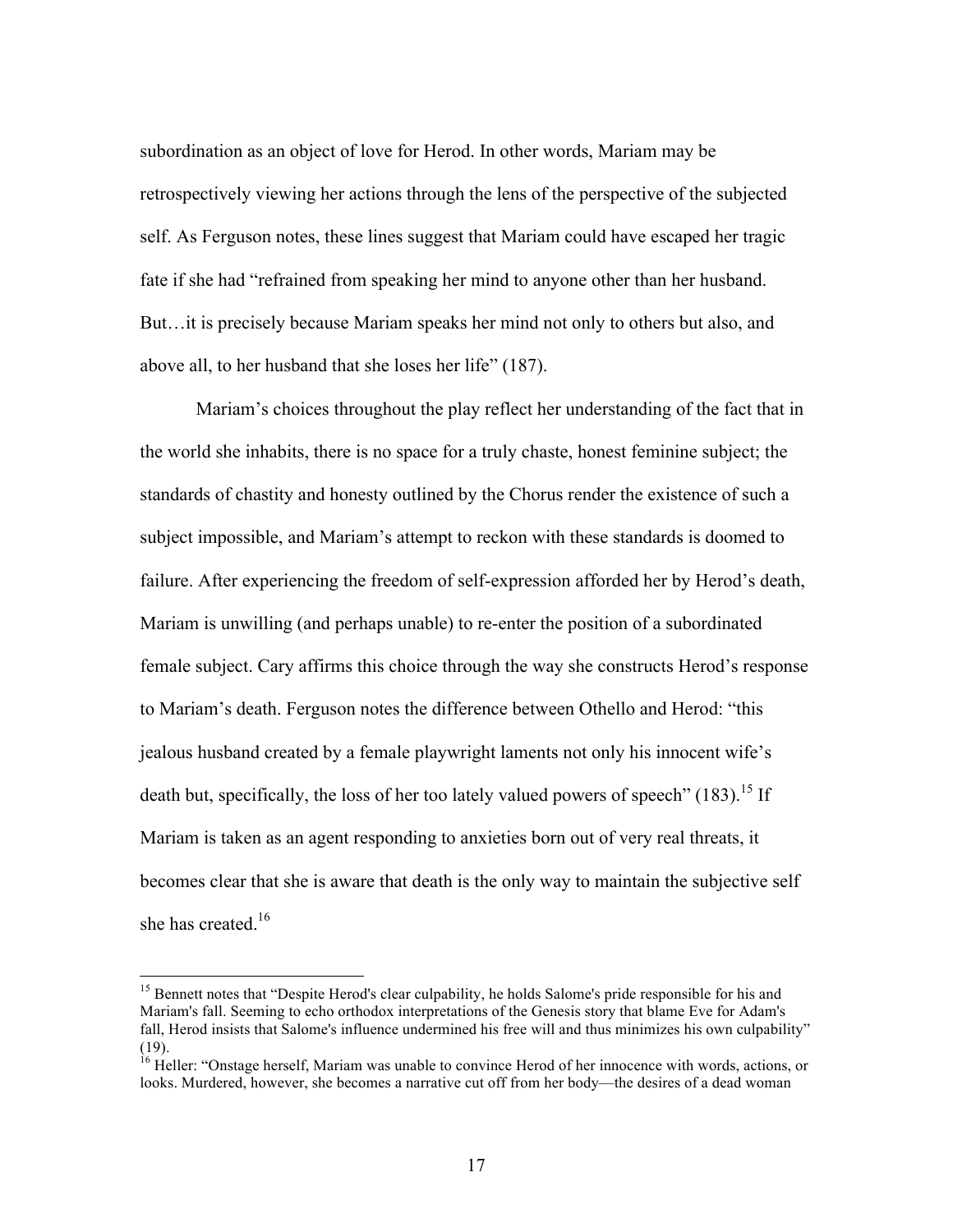#### III. Salome

Salome's progression is less linear than Mariam's. For one thing, Salome must deal with her subjection to two people: her husband, Constabarus, and her brother and king, Herod. Additionally, Salome has two distinct desires: her resentment towards Mariam causes her to desire revenge, and her love for Silleus causes her to desire a divorce from her husband. Both the subjective self and the subjected self have complex scenarios to navigate, and ultimately Salome's success is dubious at best.

Salome's confrontation with Mariam in the first act of the play establishes her conflicting use of first and third person, revealing the same prideful insistence on her royal lineage as Mariam exhibits. Salome claims, "more than once your choler have I borne," (I.iii.22) but switches to third person in the next sentence: "Salome's reply is only scorn" (I.iii.24). When Mariam accuses Salome of murdering her own husband, Salome turns the tables and insists she was merely revealing plots between Mariam and Josephus. She then self-righteously insists, "I meant not, I, a traitor to conceal. / Thus Salome your minion Joseph slew" (I.iii.41-44). Although the repetition of the first person pronoun serves a metric purpose, its presence draws attention to the switch between the first person and third person in these lines. Salome capitalizes on the ambiguity of her subjected self's dual allegiances: when Mariam charges her with treachery against her husband, Salome highlights her duty to Herod.

can no longer be suspect. Herod's readiness to believe once Mariam can no longer prove him wrong suggests that questions of a woman's sexual deceit or loyalty can never be proved; she can be chaste without reproach only after her death" (437).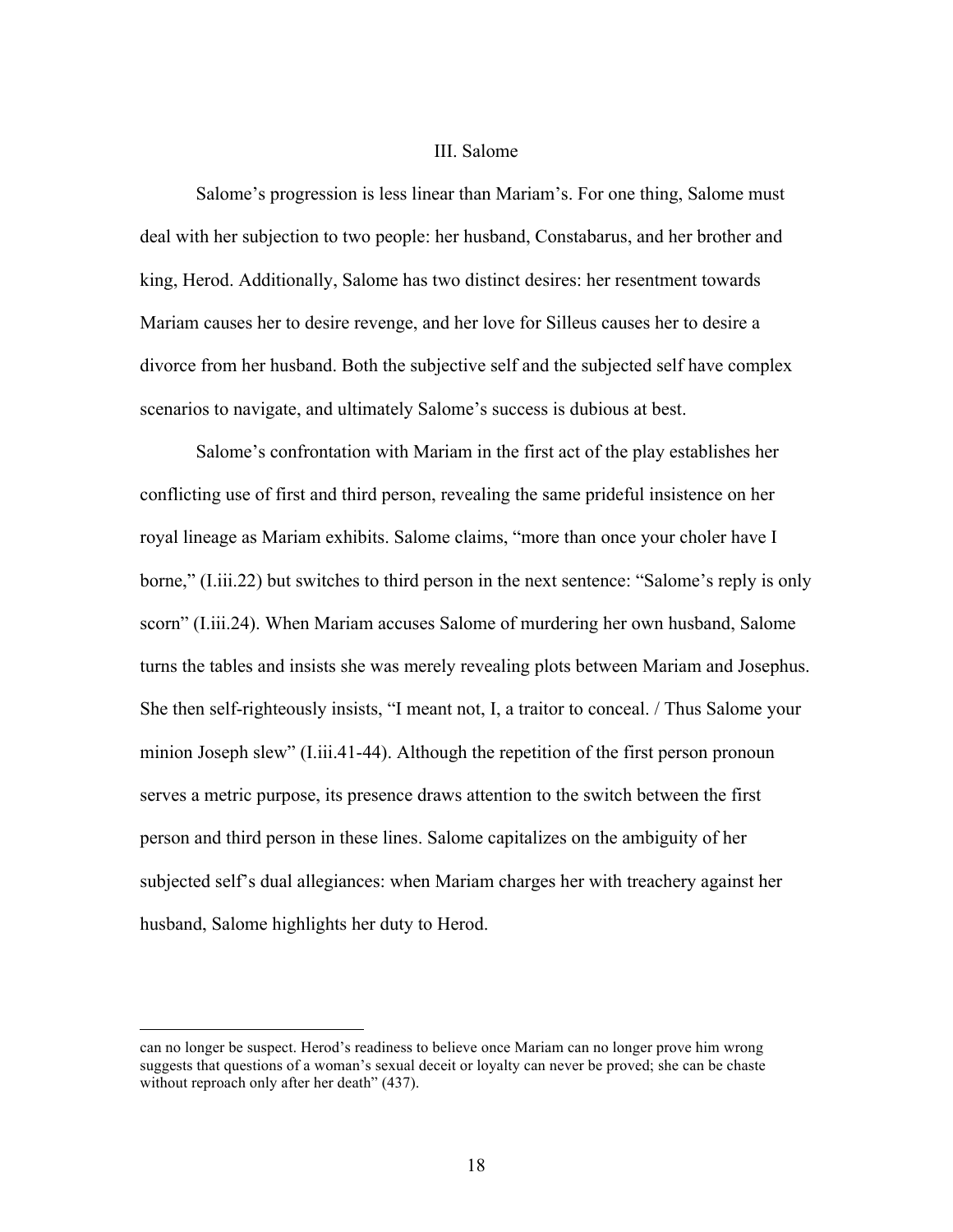In the following scene, Salome expands on this ambiguity. After expressing her desire for Silleus, Salome says:

But now, ill-fated Salome, thy tongue

To Constabarus by itself is tied,

And now, except I do the Ebrew wrong,

I cannot be the fair Arabian bride. (I.iv.17-20)

This is the first of several moments that Salome acknowledges the role her language has in navigating political subjectivity. In this case, the words that have bound her to Constabarus prevent her from pursuing Silleus without wronging her husband. However, Salome is very aware of the irony of the situation: Constabarus, who used to represent the illicit relationship impeded by the rightful marriage, is now the rightful husband who impedes her illicit affair with Silleus. Where Mariam's situation consists in a fairly simple divide between a self subjected to Herod and a self that exists apart from him, Salome's situation is a hopeless tangle involving a dead husband, a living (hated) husband, a lover, and a king/brother. The subjected self faces a paradoxical web of allegiances that makes it impossible for Salome to avoid dishonoring one or more of them.

In the opening scenes, Salome finds herself unable to use her leverage with Herod to work against either Mariam or Constabarus in her usual ways.<sup>17</sup> Instead she

<sup>&</sup>lt;sup>17</sup> Alfar argues that "Cary depicts a woman whose first thought is a legal divorce—or at least the appropriation of a legal right to divorce—and who turns to murder only when divorce is not an option" (87). This argument loses some of its traction in light of the fact that Salome is responsible for her previous husband's death, not to mention the following scene, where Salome describes her plan of divorce as the most "imperfect means" there could be to secure what she desires.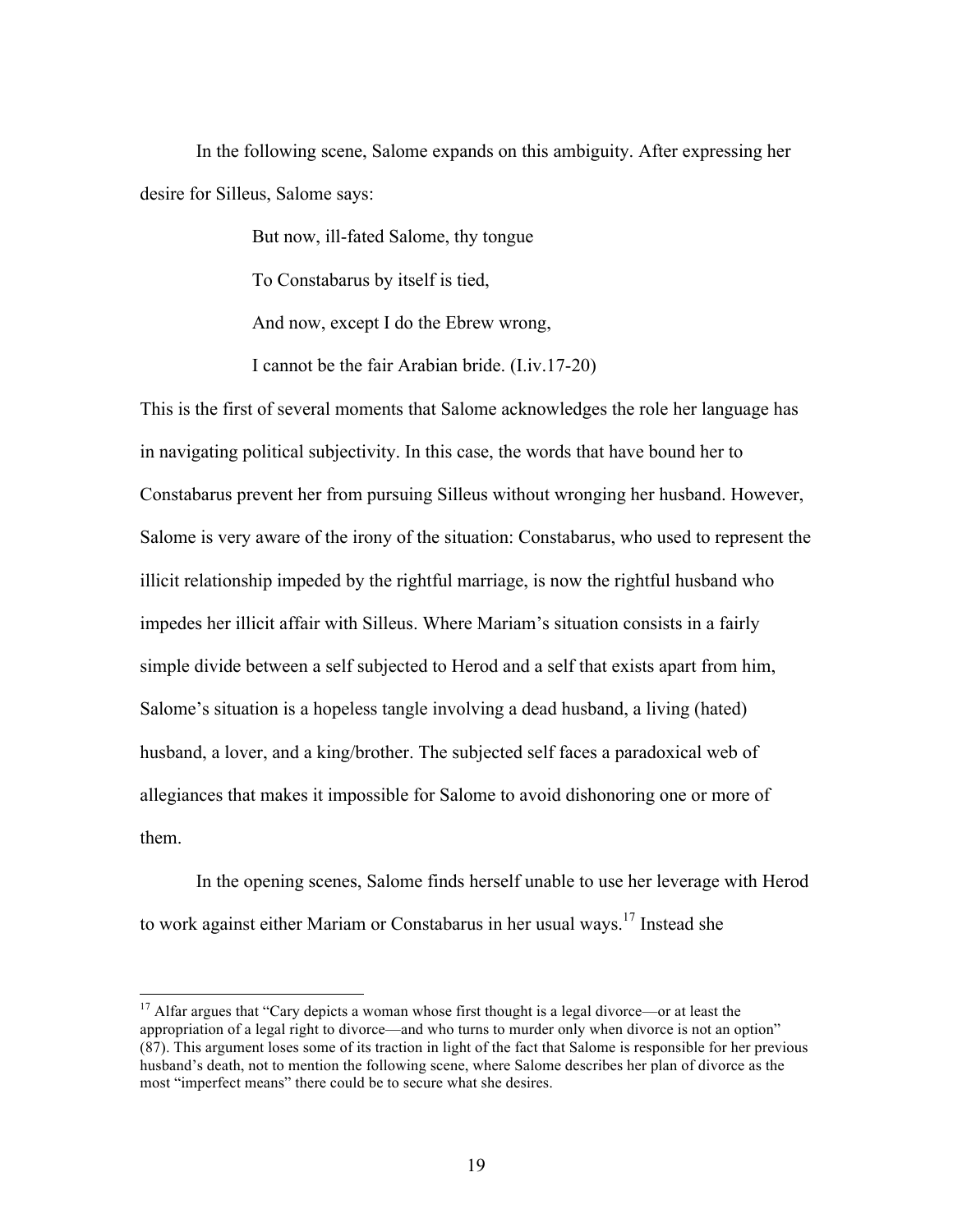"appropriates existing laws for her own purposes to seek equity outside the law" (Alfar 64). Throughout her declaration of this intent, Salome speaks in first person, declaring, "I'll be the custom-breaker and begin / To show my sex the way to freedom's door" (I.iv.49-50). When Silleus asks if she has made any progress towards securing their future, she replies:

I have devised the best I can devise:

A more imperfect means was never found.

But what cares Salome? It doth suffice

If our endeavours with their end be crowned. (I.v.5-8)

This statement detracts a bit from the victorious tone of her divorce speech; Salome is forced to this appropriation of power by her lack of leverage. Alfar notes that "The cultural custom and law in place both restrict and enable Salome's act, so that she simultaneously resists and reproduces structures of power in place prior to her desire for liberty"  $(66)$ .

After this statement to Silleus, Salome drops the third person references throughout both her conversation with him and the subsequent argument with Constabarus. Her husband's scorn and disgust at the idea of her divorcing him elicit this response from Salome: "Though I be first that to this course do bend, / I shall not be the last, full well I know" (I.vi.61-62). She goes on later to say, "I mean not to be led by precedent: / My will shall be to me instead of law" (I.vi.79-80). Her tone resembles that of her earlier speech, holding no trace of her dissatisfaction with her plan.

20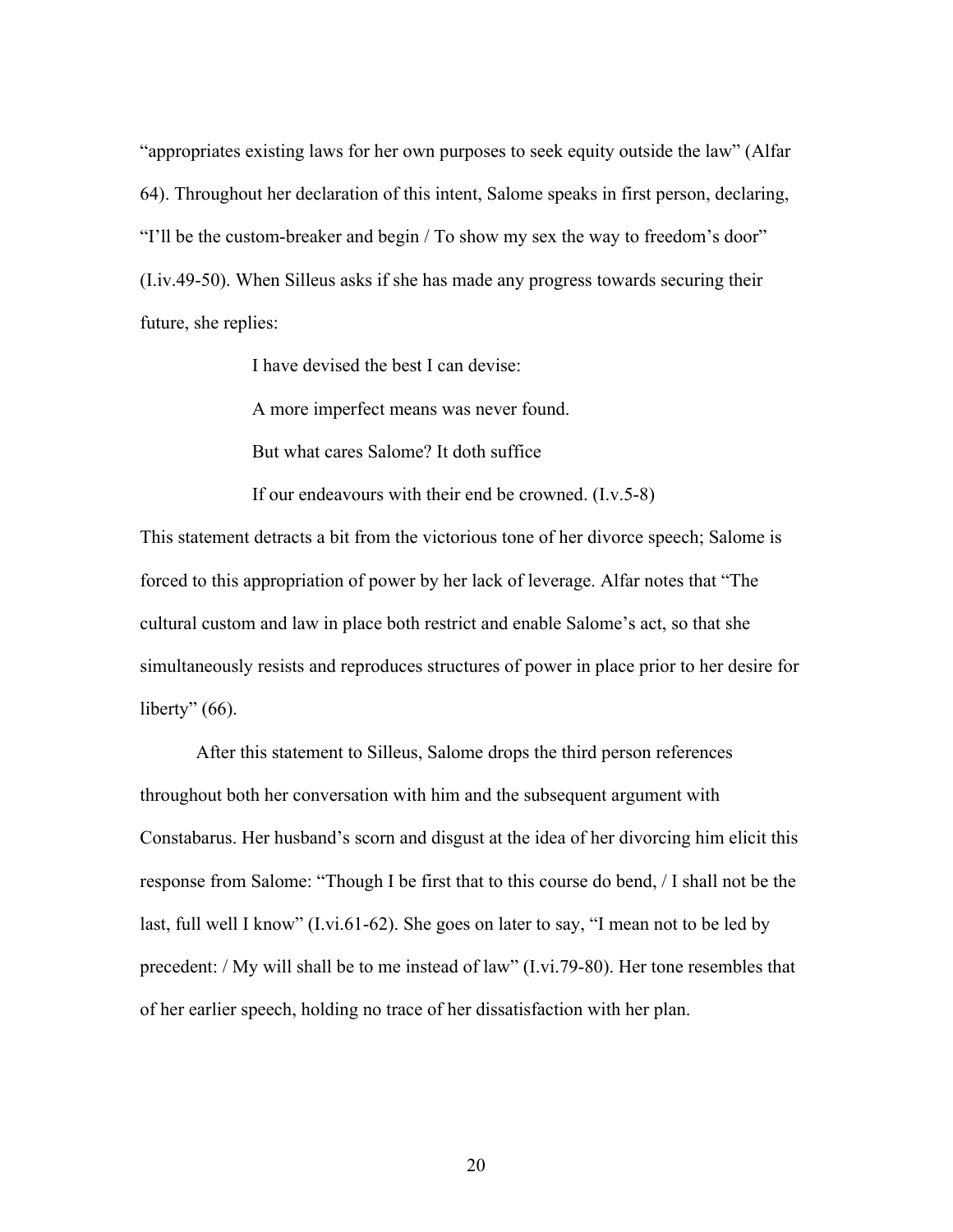Herod's return catalyzes Salome's return to the third person self-reference for the first time since the opening act of the play. Although the news that Herod is alive is heavy to Pheroras, Salome says, "Now Salome of happiness may boast" (III.ii.21). She knows that she has a chance to arrange for Constabarus' death, making way for Silleus. She makes use of Pheroras' changed estate (his "subject self" being, once again, not his own) for her own purposes: she knows that if she accuses Constabarus herself, the accusation "would lesser credit find" (III.ii.50). Additionally, Salome knows that now she has a chance to execute her revenge against Mariam. She says, "Now, tongue of mine, with scandal load her name" (III.ii.65). With the return of Herod, Salome is able to pursue her two desires in the way she originally intended. In this way, Salome simultaneously rebels against her subjection in one way while re-entering it in another way. She acknowledges this fact when she sends a message to Silleus that her brother's return "Will give [her] foot no room to walk at large" (III.ii.85). Alfar points out that "when [Salome] decides what she wants, she imitates Herod, the play's primary agent and authority figure. The only way for a woman to overcome her anxieties, therefore, is to act, and to act—in this play—is to act ruthlessly" (67).

Salome's final scene, in which she convinces Herod to execute Mariam, is a complicated one in terms of self-definition and agency. Where in the previous acts of the play Salome has spoken openly and at length, here she almost exclusively makes one or two line replies to Herod's much longer statements. She never refers to herself in the third person, but she also rarely uses the first person, primarily restricting her statements to Mariam. In comparison with her defiant behavior towards Constabarus, Salome relies

21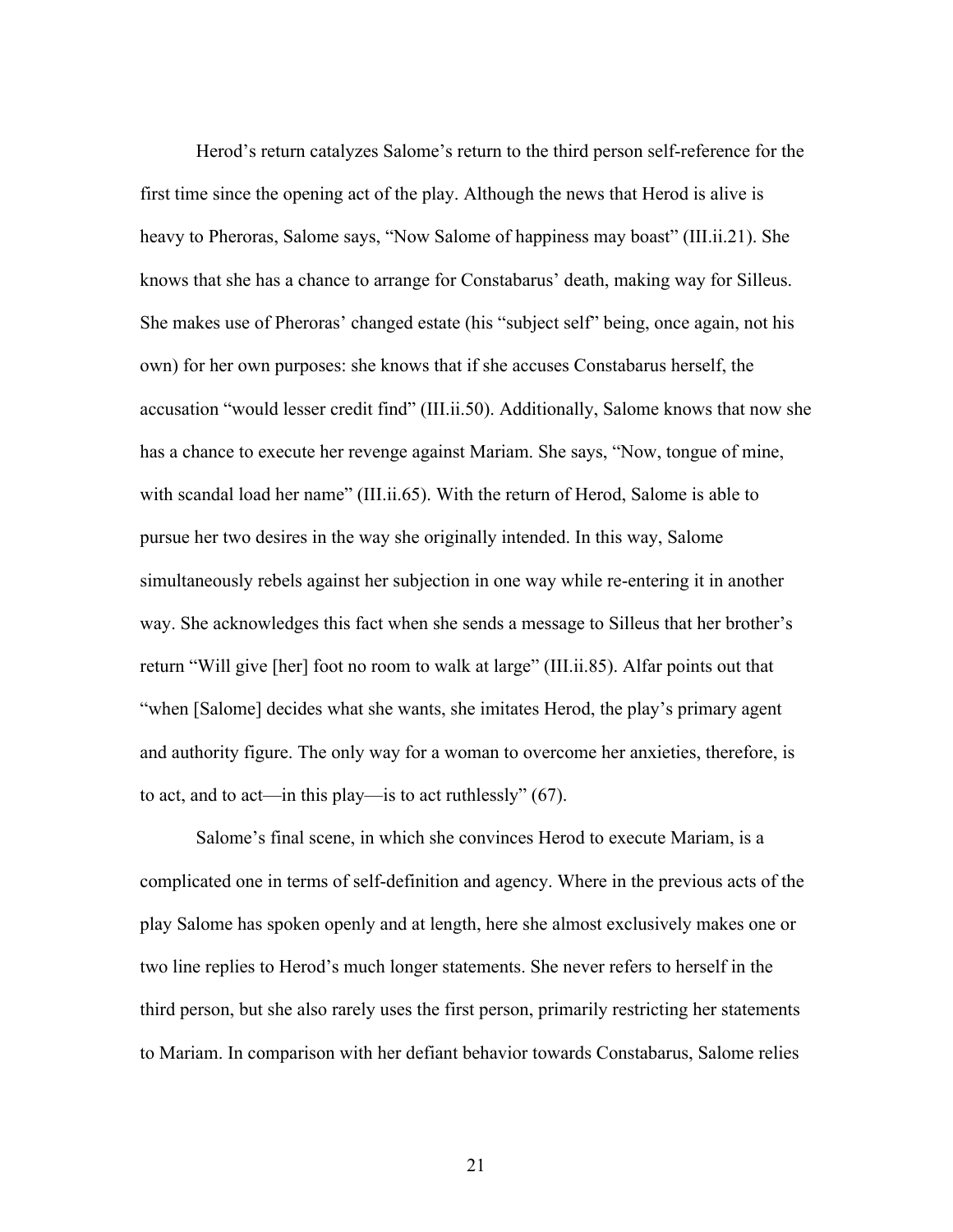entirely on suggestion when speaking to her brother, seeming mostly to agree with him. Herod asks her if she has been amazed at Mariam's speech, and Salome replies "No, not a whit" (IV.vii.70). When he insists that Mariam "hath a world-amazing wit" (IV.vii.72), she yields, agreeing that Mariam "speaks a beauteous language" (IV.vii.73) but that her tongue "Doth but allure the auditors to sin / And is the instrument to do you wrong" (IV.vii.75-76). Herod calls her an ape in comparison to Mariam's beauty, and Salome endures the insult silently.

Even though this is the scene where Salome takes action to carry out her own desires, her speech is far more regulated than at any other point in the play. It is almost as though she is simply an extension of Herod, the embodiment of his anxieties about Mariam. She carries the command for Mariam's death. Later, after Mariam's execution, Herod's own words deepen this erasure of Salome as an independent agent. He says:

Accursed Salome, had'st thou been still,

My Mariam had been breathing by my side.

Oh, never had I, had I had my will,

Sent forth command that Mariam should have died. (V.i.157-160)

Although initially cursing Salome, Herod claims the command that she sent forth as his own, as though Salome becomes the command itself, sent forth both in accordance with and against Herod's will.<sup>18</sup> Later he reiterates the sentiment:

I am the villain that have done the deed,

<sup>&</sup>lt;sup>18</sup> Additionally, Herod's wording here does not bode well for Salome's future in general, much less her future with Silleus.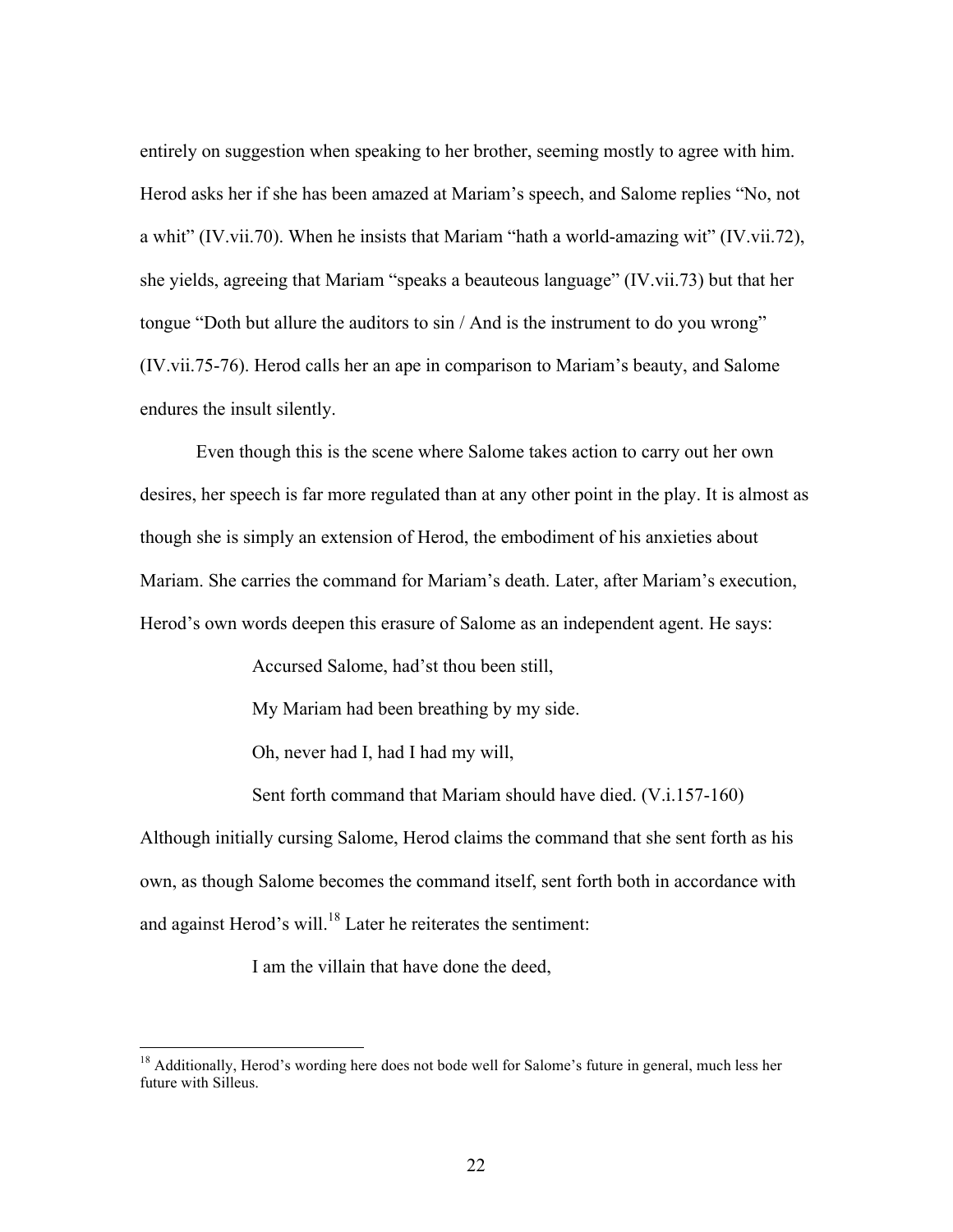The cruel deed, though by another's hand.

My word, though not my sword, made Mariam bleed;

Hircanus' grandchild died at my command. (V.i.187-190)

Herod acknowledges the executioner whose hand did the deed but ignores Salome entirely.

In the first act of the play, Salome grapples with the complexity of her allegiances, as well as her dual desires and her inability to pursue them as she wishes. Even though divorce is not her first choice, she makes the best of it and appropriates the Mosaic laws regarding divorce in order to achieve what she wants. During this stage, she speaks in the first person. Finally, when Herod returns, Salome rejoices at the chance to manipulate her brother to get what she wants. However, she loses her authoritative first person voice and ends up being absorbed as Herod's voice.

#### VI. Coda

Elizabeth Cary's play sets up a system in which nearly every character must contend, either directly or indirectly, with the ever-shifting political climate that revolves around the tyrant Herod and his anxieties.<sup>19</sup> Herod's absence activates a power vacuum that affects each of the female characters in the play differently,<sup>20</sup> and his return forces each woman to renegotiate her relationship with him. Mariam reacts by constructing the subjective self out of a desire for integrity of self-representation. Unwilling to relinquish

<sup>&</sup>lt;sup>19</sup> Perry points out: "It is little wonder that Salome is a liar, Mariam's mother a hypocrite, and Sohemus a bearer of tales. Herod's abuses have a ripple effect that makes such behavior almost impossible to avoid" (120).

 $20$  Heller: "Herod's absence allows or even creates both Mariam's unbridled speech and her conflicted feelings" (433).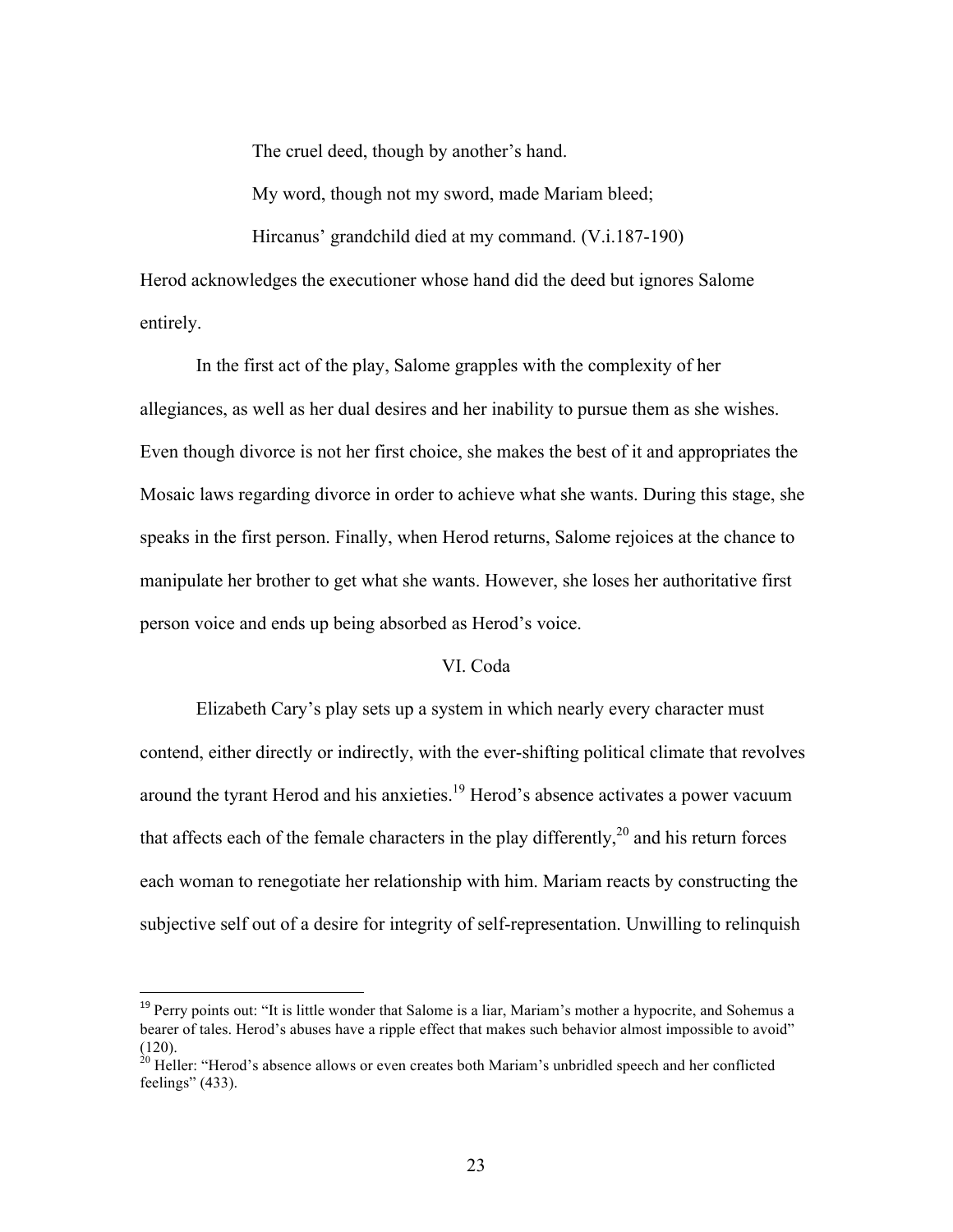this position, Mariam refuses to yield to Herod's desire and is imprisoned and executed. Salome sees the news of her brother's death as an impediment to her ability to get what she wants. She responds by appropriating the right to divorce. As soon as Herod returns, she abandons this course of action and returns to her original plan. However, in the process of enacting her revenge on Mariam, Salome essentially disappears, becoming little more than an extension of Herod's will. Herod's immediate grief and regret over Mariam's death does not bode well for Salome's future, even though she has achieved both of her desires: Mariam's demise and her husband Constabarus' death.<sup>21</sup>

In many ways, Mariam and Salome's speech mirror Herod's: Herod refers to himself in the third person by name seventeen times, only two times fewer than Mariam does. Even before her death, he uses language that demonstrates a divided self. After the butler makes his accusation against Mariam, Herod commands the royal guard to "do as much for Mariam" (IV.iv.74) as they have done for Sohemus. Only a couple of lines later, though, he questions where the guards are taking her. The soldier replies, "You bade / We should conduct her to her death, my lord" (IV.iv.81-82). Herod answers, "Why, sure I did not. Herod was not mad" (IV.iv.83). He retracts the command of death, deciding instead that Mariam will be imprisoned indefinitely. After her death, he echoes his own wording, saying, "I was her lord. / Were I not mad, her lord I still should be" (V.i.68-69). He goes on to "curse [himself] as cruel" (V.i.121) and claim that "Herod's wretched self hath Herod crossed" (V.i.132). In a gesture that oddly resembles

 $21$  Alfar points out that "Salome survives unpunished, thus calling into question her position as vice figure" (83). However, the play gives little indication of any positive future for her.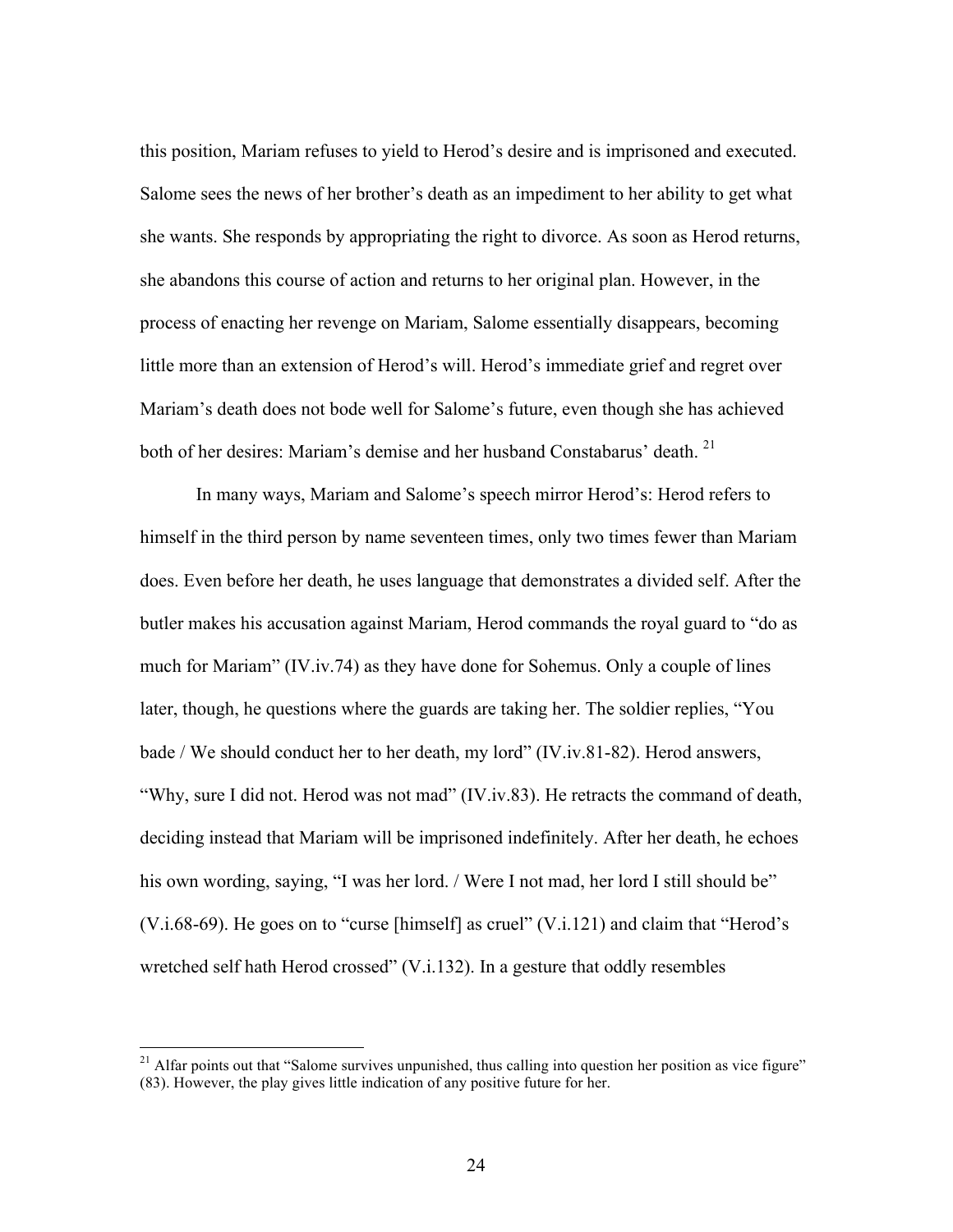submission, Herod concludes the final speech of the play by expressing his own identity in relation to Mariam in the words he envisions on his tombstone: "Here Herod lies, that hath his Mariam slain" (V.i.258).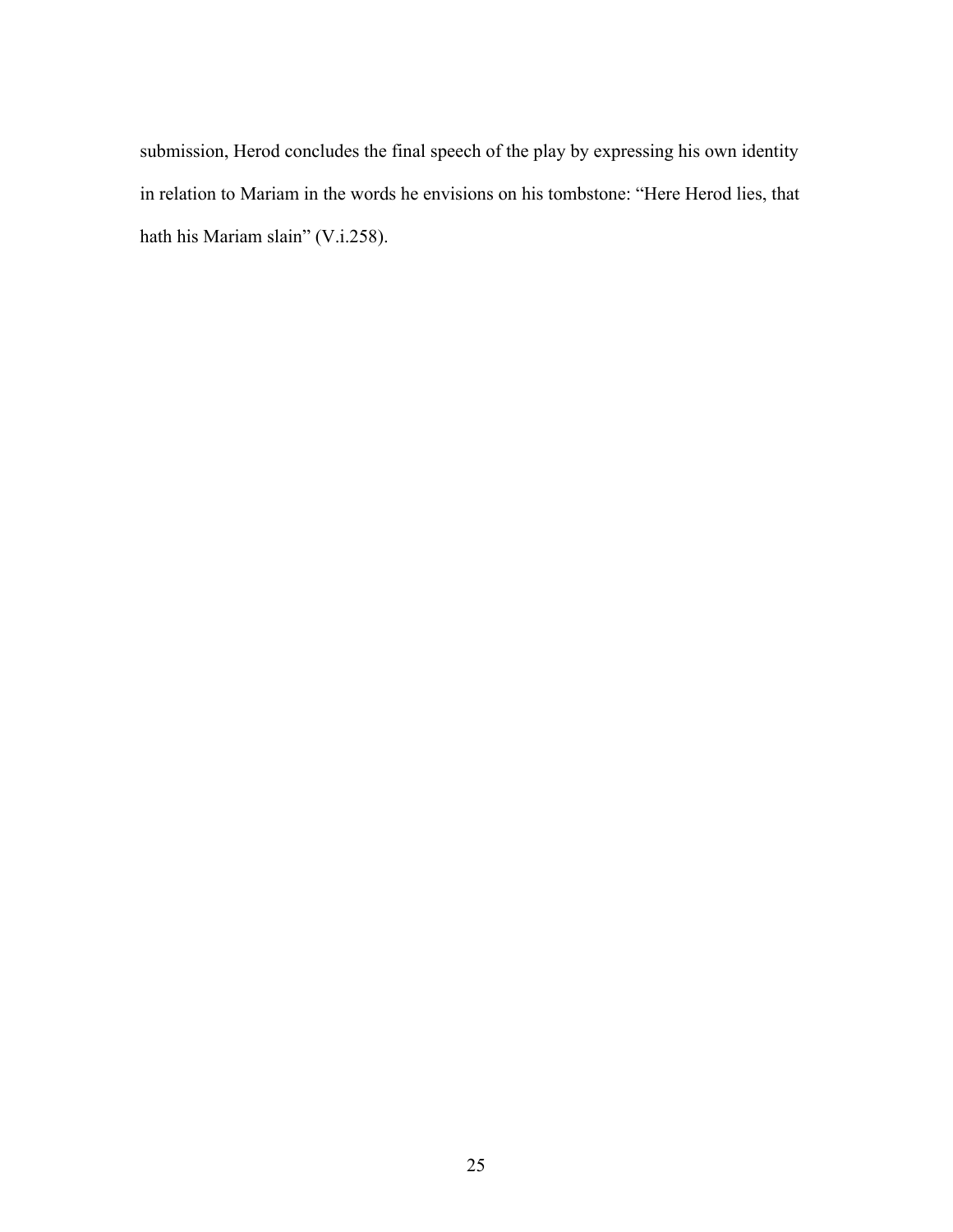#### WORKS CITED

- Alfar, Cristina León. "Elizabeth Cary's Female Trinity: Breaking Custom With Mosaic Law In The Tragedy Of Mariam." *Early Modern Women: An Interdisciplinary Journal* 3 (2008): 61-103. Web.
- Bell, Ilona. "Private Lyrics in Elizabeth Cary's *Tragedy of Mariam.*" *Literary Career and Legacy of Elizabeth Cary, 1613-1680*. Ed. Heather Wolfe. New York: Palgrave McMillan, 2007. 17-34. Proquest Ebrary.

Bennett, Lyn. "'Written On My Tainted Brow': Woman And The Exegetical Tradition In The Tragedy Of Mariam." *Christianity And Literature* 51.1 (2001): 5-28. Web.

- Cary, Elizabeth. *The Tragedy of Mariam, the Fair Queen of Jewry*. Ed. Karen Britland. London: Methuen Drama, 2010. Print
- Ferguson, Margaret W. "The Spectre of Resistance: *The Tragedy of Mariam* (1613)." *Readings in Renaissance Women's Drama: Criticism, History, and Performance, 1594-1998*. Ed. Susan P. Cerasano and Marion Wynne-Davies. London: Routledge, 1998. 182-193. Proquest Ebrary.
- Heller, Jennifer L. "Space, Violence, and Bodies in Middleton and Cary." *Studies in English Literature 1500-1900*. 45.2 (2005): 425-441. Print.
- Oh, Elisa. "Refusing To Speak: Silent, Chaste, And Disobedient Female Subjects In King Lear And The Tragedy Of Mariam." *Explorations In Renaissance Culture* 34.2 (2008): 185-216. Web.
- Perry, Nandra. "The Sound of Silence: Elizabeth Cary and the Christian Hero." *English Literary Renaissance*. 38.1 (2008): 106-141. Print.
- Raber, Karen. "Gender and the Political Subject in the Tragedy of Mariam." *Studies in English Literature, 1500-1900*. 35.2 (1995): 321-343. Print.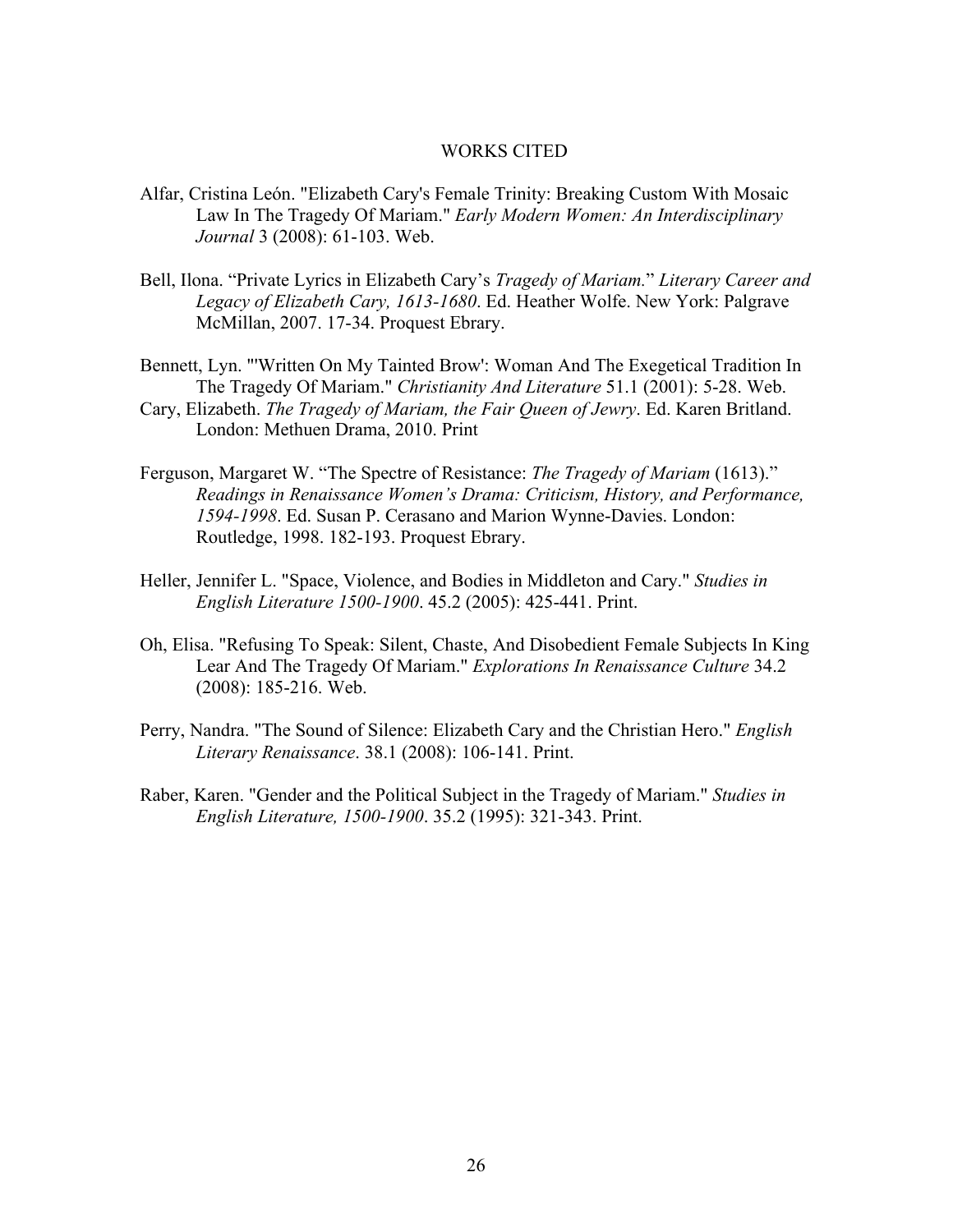#### BACKGROUND MATERIALS

### **Primary Works**

- Cary, Elizabeth. *The Tragedy of Mariam, the Fair Queen of Jewry*. Ed. Karen Britland. London: Methuen Drama, 2010. Print
- Elizabeth. *Queen Elizabeth I: Selected Works*. Ed. Stephen W. May. New York: Washington Square Press, 2004. Print.

Lanyer*,* Amelia*, Salve Deus Rex Judaeorum.*

Shakespeare, William. *Coriolanus,* 

----*Othello*

Webster, John. *The Duchess of Malfi*

#### **Secondary Works**

- Alfar, Cristina León. "Elizabeth Cary's Female Trinity: Breaking Custom With Mosaic Law In The Tragedy Of Mariam." *Early Modern Women: An Interdisciplinary Journal* 3 (2008): 61-103. Web.
- Bennett, Alexandra G. "Female Performativity in the Tragedy of Mariam." *Studies in English Literature 1500-1900*. 40.2 (2000): 293-309. Print.
- Connors, Louisa. "An Unregulated Woman: a Computational Stylistics Analysis of Elizabeth Cary's the Tragedy of Mariam, the Faire Queene of Jewry." *Literary and Linguistic Computing*. 21 (2006): 55-66. Print.
- Green, Reina. "'Ears Prejudicate' in Mariam and Duchess of Malfi." *Studies in English Literature 1500-1900*. 43.2 (2003): 459-474. Print.
- Greenblatt, Stephen. *Renaissance Self-Fashioning: From More to Shakespeare*. Chicago: University of Chicago Press, 1980. Print.
- Gowing, Laura. *Gender Relations in Early Modern England*. Harlow, England: Pearson, 2012. Print.
- Heller, Jennifer L. "Space, Violence, and Bodies in Middleton and Cary." *Studies in English Literature 1500-1900*. 45.2 (2005): 425-441. Print.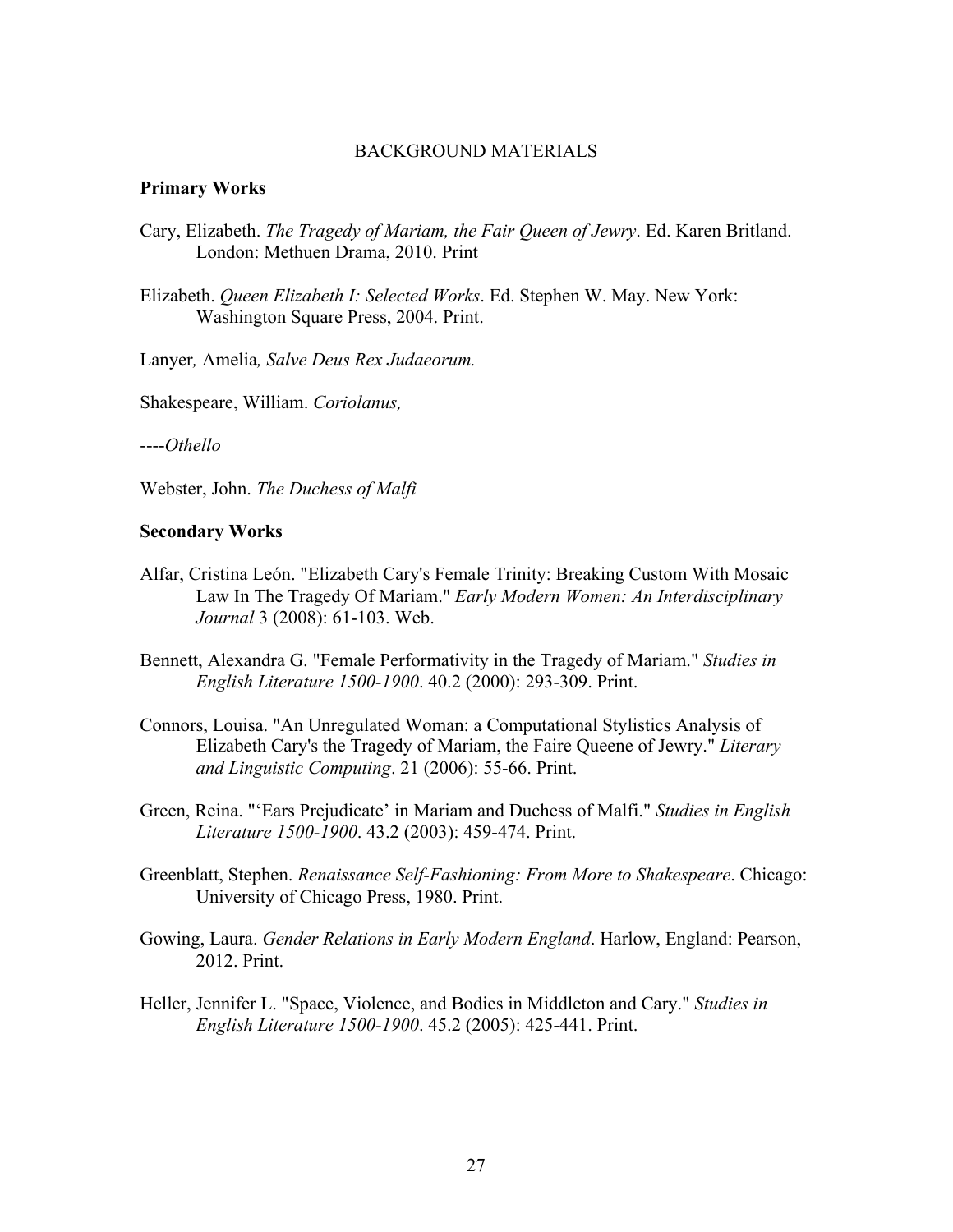- Hendricks, Margo, and Patricia Parker, eds. "Women, 'Race,' and Writing in the Early Modern Period." *Journal of Gender Studies*. 5.3 (1996). Print.
- Kelly-Gadol, Joan. *Did Women Have a Renaissance?* Boston: Houghton Mifflin, 1977. Print.
- Poitevin, Kimberly W. "'Counterfeit Colour': Making Up Race in Elizabeth Cary's *The Tragedy of Mariam*." *Tulsa Studies in Women's Literature*. 24.1 (2005): 13-34. Print.
- Maus, Katharine E. *Inwardness and Theater in the English Renaissance*. Chicago: University of Chicago Press, 1995. Print.
- Miller, Naomi J. "Domestic Politics in Elizabeth Cary's the Tragedy of Mariam." *Studies in English Literature, 1500-1900*. 37.2 (1997): 353-369. Print.
- Nesler, Miranda G. "Closeted Authority in the Tragedy of Mariam." *Studies in English Literature 1500-1900*. 52.2 (2012): 363-385. Print.
- Oh, Elisa. "Refusing To Speak: Silent, Chaste, And Disobedient Female Subjects In King Lear And The Tragedy Of Mariam." *Explorations In Renaissance Culture* 34.2 (2008): 185-216. Web.
- Perry, Nandra. "The Sound of Silence: Elizabeth Cary and the Christian Hero." *English Literary Renaissance*. 38.1 (2008): 106-141. Print.
- Raber, Karen. *Dramatic Difference: Gender, Class, and Genre in the Early Modern Closet Drama*. Newark: University of Delaware Press, 2001. Print.
- ----. "Gender and the Political Subject in the Tragedy of Mariam." *Studies in English Literature, 1500-1900*. 35.2 (1995): 321-343. Print.
- ---- *Elizabeth Cary*. Farnham, England: Ashgate, 2009. Print.
- Valerie Traub, M. Lindsay Kaplan, and Dympna Callaghan, Eds. "Feminist Readings of Early Modern Culture: Emerging Subjects." *Shakespeare Quarterly*. 49.2 (1998): 236-237. Print.

## **Theoretical Works**

Best, Stephen and Sharon Marcus. "Surface Reading: An Introduction." Representations 1 (2009). 1-21. JSTOR.